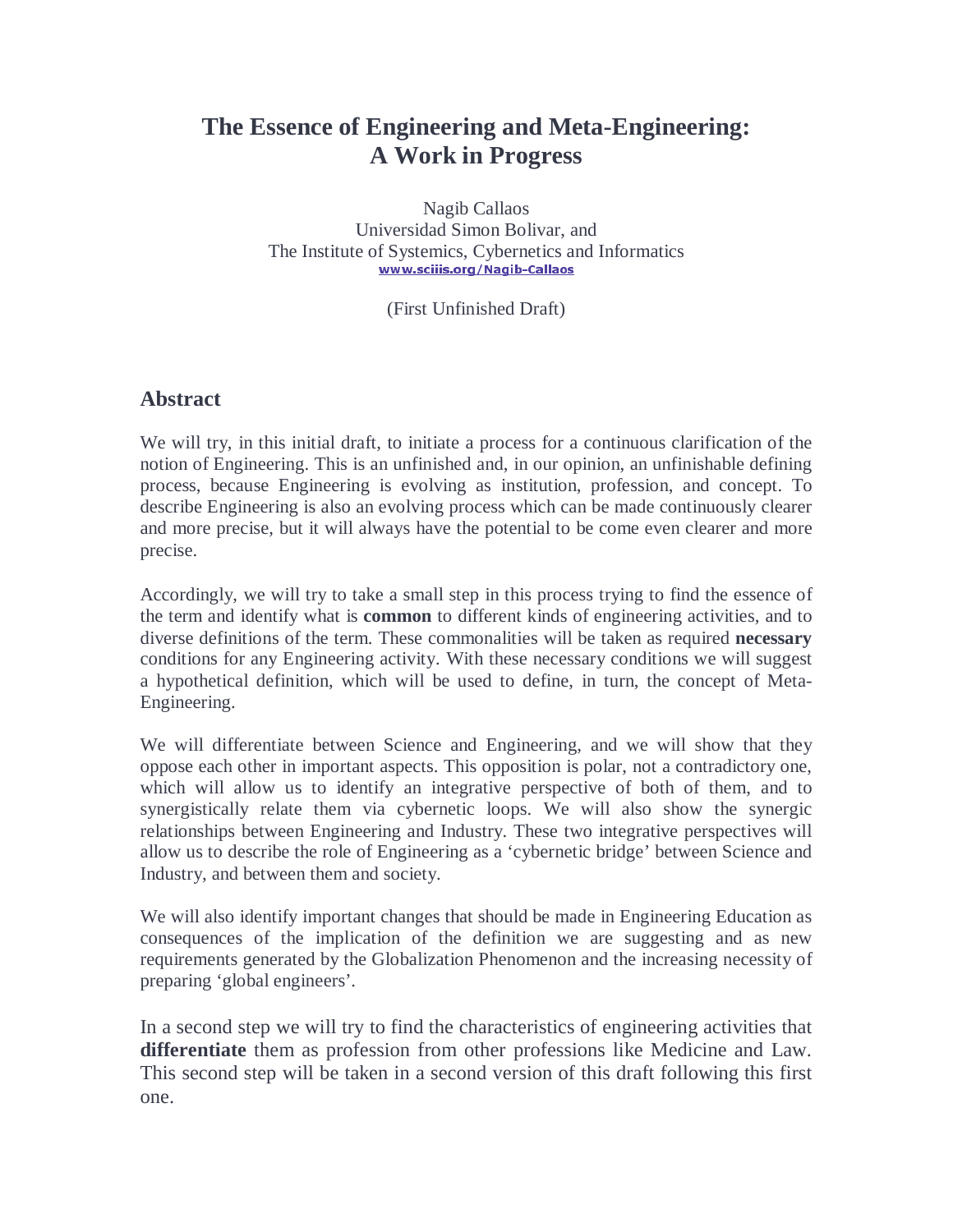### **Motive and Purpose**

According to Sir Robert Malpas (2000), Fellow of the Royal Academy of Engineering, "The so-called 'new economy' was created, and continues to be created, through the process of engineering… It becomes evident that engineering permeates society and the economy." (pp. 6, 9) Engineering is having a significant role in changing the World; but, is Engineering changing and adapting to the World being changed by it?

James Duderstadt (2008), President Emeritus of The University of Michigan, affirmed, in the report related to the Millennium Project, that "the changing workforce and technology needs of a global knowledge economy are **dramatically changing the nature of engineering practice, demanding far broader skills than simply the mastery of scientific and technological disciplines**…During the past several years there have been numerous studies conducted by organizations such as the National Academies, federal agencies, business organizations, and professional societies suggesting **the need for new paradigms in engineering practice, research, and education** that better address the needs of a 21<sup>st</sup> century nation in a rapidly changing world." (p. 1; emphasis added)

For an adequate paradigm shift we need to have a certain level of consensus and certainty about what is Engineering. Is there an adequate level of consensus about what Engineering is and/or what it should be?

When trying to define or capture the essence of what Engineering is, St. Agustine's puzzle regarding "time" comes to mind. St. Augustine said: everyone knows what time is until you start to think about it and then you realize you do not know. Analogously, every engineer (and even non-engineers) thinks he/she knows what engineering is until he/she starts to think about its essence or tries to find some consensus about its definition.

In spite of the evident facts about the importance of Engineering in our present and future, few engineers or engineering professors can answer, clearly and with no difficulties, the question of "what is engineering?" Addressing an engineering audience, Igor Aleksander, Fellow of the Royal Academy of Engineering, affirmed that "Most of us here do engineering, but if anybody asks us to explain what it is, we find it very difficult. However, that does not stop people from trying." (Aleksander, 2006; pp.2-3).

To address this issue, The Royal Academy of Engineering brought out a publication titled *The Universe of Engineering*, which attempts to define Engineering. Referring to this publication, Aleksander stated that "it is a blanket – it covers everything." $(p, 4)$ . In this sense, the definition of engineering attempted by The Royal Academy of Engineering is a comprehensive, and **extensional** one; and it is a very good input, along with other similar publications, for attempting an **intentional** definition, where the most essential characteristics, common to different Engineering disciplines and activities, would be distilled from the comprehensive ones provided by its extensional definitions. This article is a very first and humble step oriented to the elaboration of an intentional definition of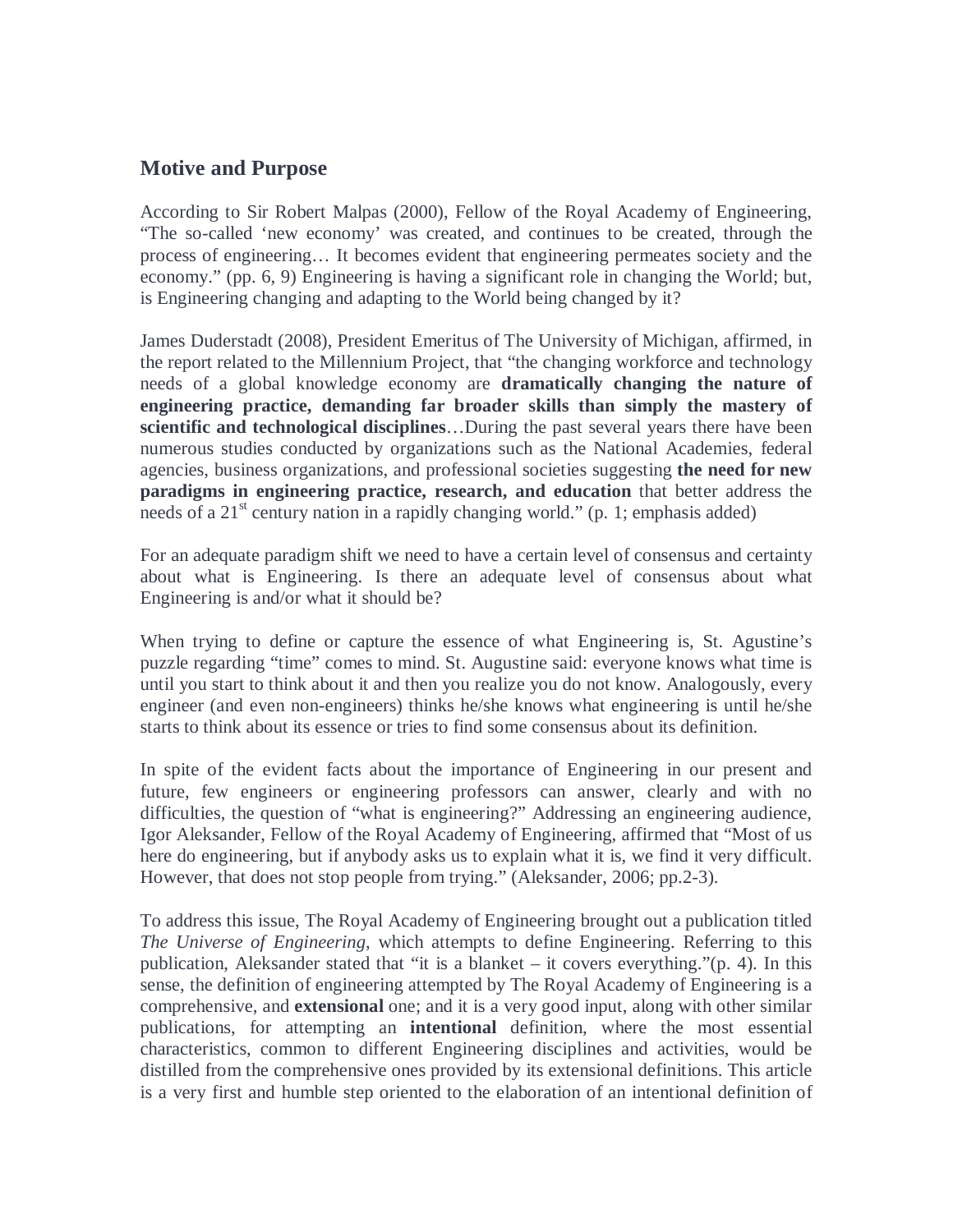"Engineering", which would provide the essence and the conceptual infrastructure common to different engineering activities and disciplines. This essential definition will be used to also define Meta-Engineering with an analytical perspective which might promote further research on this issue.

# **Usefulness: Necessary condition.**

From the literature associated with the nature of Engineering, it can easily be distilled that a necessary (but not sufficient) condition for an engineering activity is to produce **useful things**, to generate **human benefit**. The most representative engineering councils, academies or professional associations, and most knowledgeable authors, include this essential aspect in their definitions of engineering. Let us see some typical examples.

Malpas (2000), for example, in a report prepared by a joint Royal Academy of Engineering/Engineering Council Working Group, affirms clearly that "[t]he engineering process converts scientific, engineering and other knowledge and experience into something **useful**" (p. 11; emphasis added)

The Accreditation Board of Engineering and Technology defines Engineering as "The profession in which a knowledge of the mathematical and natural sciences gained by study, experience, and practice is applied with judgment to develop ways to **utilize**, economically, the materials and forces of nature for the **benefit** of mankind" (Davis, 1998; pp 205; emphasis added)

The Canadian Engineering Qualification Board (Canadian Council of Professional Engineers) states that "The 'practice of professional engineering' means any act of planning, designing, composing, evaluating, advising, reporting, directing or supervising, or managing any of the foregoing, that requires the application of engineering principles, and that concerns the **safeguarding of life, health, property, economic interests, the public welfare or the environment (**Canadian Council of Professional Engineers, 1993; emphasis added)

Aleksander (2006), when enumerating common conceptions of engineering, says that Engineering is characterized by "Creating something **useful** using maths and science.' (p. 6; emphasis added) He affirms that engineers "try to make sure that their frameworks of thought turn out to be something that is of **human benefit**." (p. 4; emphasis added)

Prausnitz (1991) asserts that "Engineering is the application of science for human **benefit**." (Emphasis added)

Hawley (2006) confirms that "engineering is the process that converts science into technology and then into **wealth creating** products." (p.6; emphasis ours)

These differing definitions of Engineering coincide in making it explicit that engineering activities produce useful products and/or human benefit.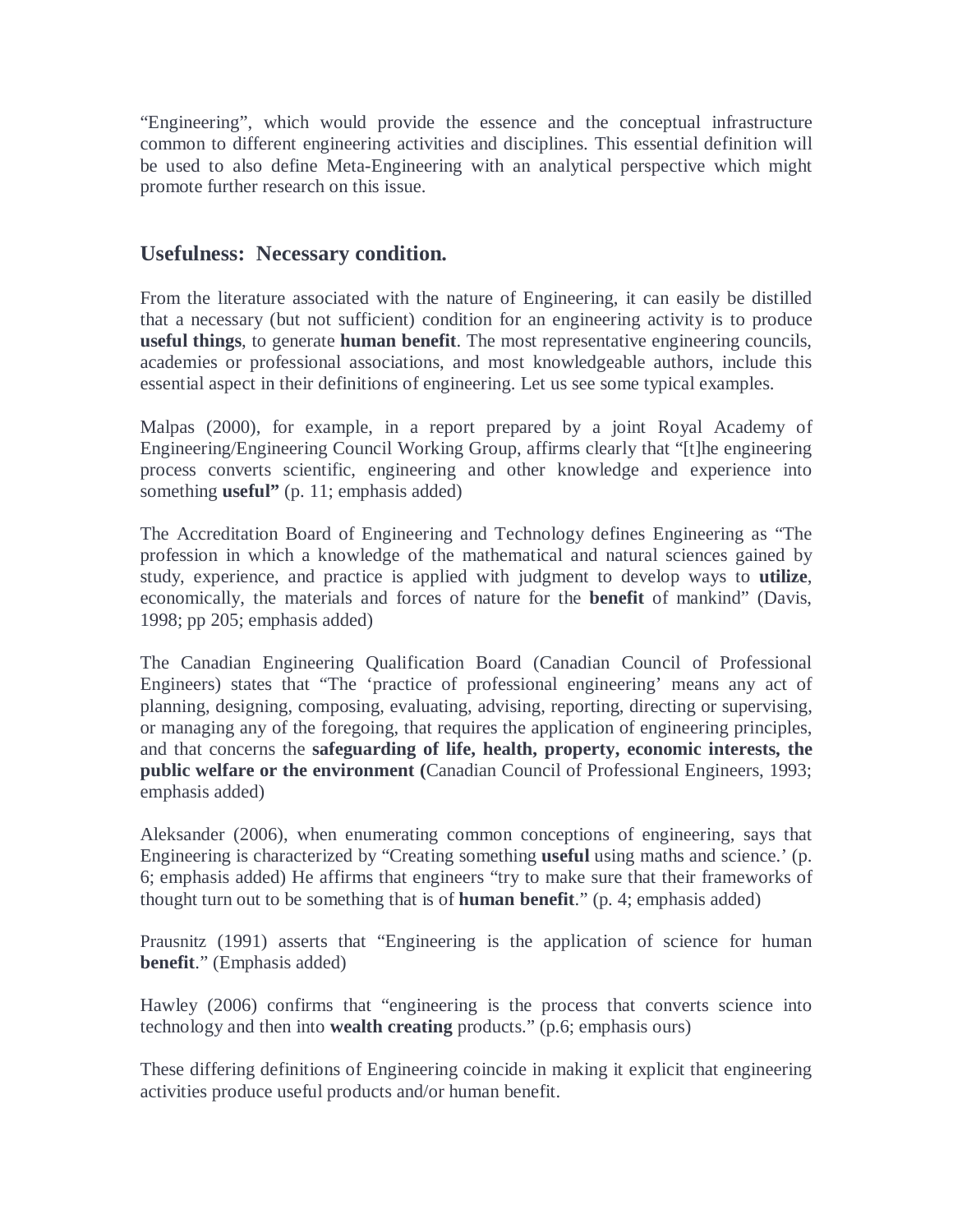### **Know-How Knowledge and** *technê* **: Necessary Conditions**

The English language philosopher Gilbert Ryle affirmed that "*know-that*" and "*knowhow*" are different kinds of knowledge, and those who confuse them make a categorial mistake (Ryle, 1949). I know that "2+4=6", that "Paris is the capital of France", and that "the Moon rotates around the Earth and the Earth rotates around the Sun." To know-that is to know **facts**. But, the term know-how is related to the knowledge of **how to do** things or to skills: I know how to "build a bridge," or I know how to "ride a bicycle" refer, respectively, about **how to do** and to a **skill**. I cannot ride a bicycle reading books and accumulating knowledge about facts. I cannot build a bridge by means of just observing a bridge.

Know-what and know-how are frequently intertwined, especially in Engineering. For example, I cannot develop software, which certainly needs know-how, without knowing the rules of the chosen programming language and the requirements to be met by the software, as well as its inputs and outputs, which are all instances of know-that. In spite of being frequently intertwined, know-how and know-what are different categories of knowledge and should not be conflated.

This distinction of these (interrelated) categories of knowledge is much older than Ryle, having been made explicit by Aristotle, in his *Nicomachean Ethics*, when he distinguished between *epistêmê* (theoretical knowledge; knowing-what in Ryle's terms) and *technê* (craft or practical knowledge; know-how in Ryle's distinction) (Parry, 2003; Fenstermacher, 2005).

McCarthy (2006), referring to both categories of knowledge, affirms that "it is clear that engineers seek to acquire knowledge in all of their endeavors…. Engineering is 'knowhow" (p. 48). Maplas (2000) states that "Engineering has two components, *engineering knowledge*, the 'know what', and *engineering process*, the 'know how'...teaching and recognition of the engineering process does not figure as highly as it should in academia, nor in the Engineering Institutions." (p. 7)

To deal with this situation, some authors even recommend to center reflections with regards to engineering activities in its know-how component, and even to reduce these reflections to the conception, application and employment of methods and methodologies, as well as on the conception, apprehension and practice of efficient and effective processes. With this regards, Aleksander (2006) affirms: "I would suggest that engineering from a philosophical perspective is a critical assessment and pursuit of method and processes" (p. 6). When maximizing the abstraction of the notion of Engineering, as to make it the object of philosophical reflections, Aleksander seems to define Engineering by its methodical and procedural aspect. It seems that, for Aleksander, the know-how, the methodical and the procedural knowledge is the most essential and a defining characteristic of Engineering. From our conceptual perspective, in this article, know-how, methodical and the procedural knowledge form part of the essence of Engineering, and, as such, are necessary conditions in engineering activities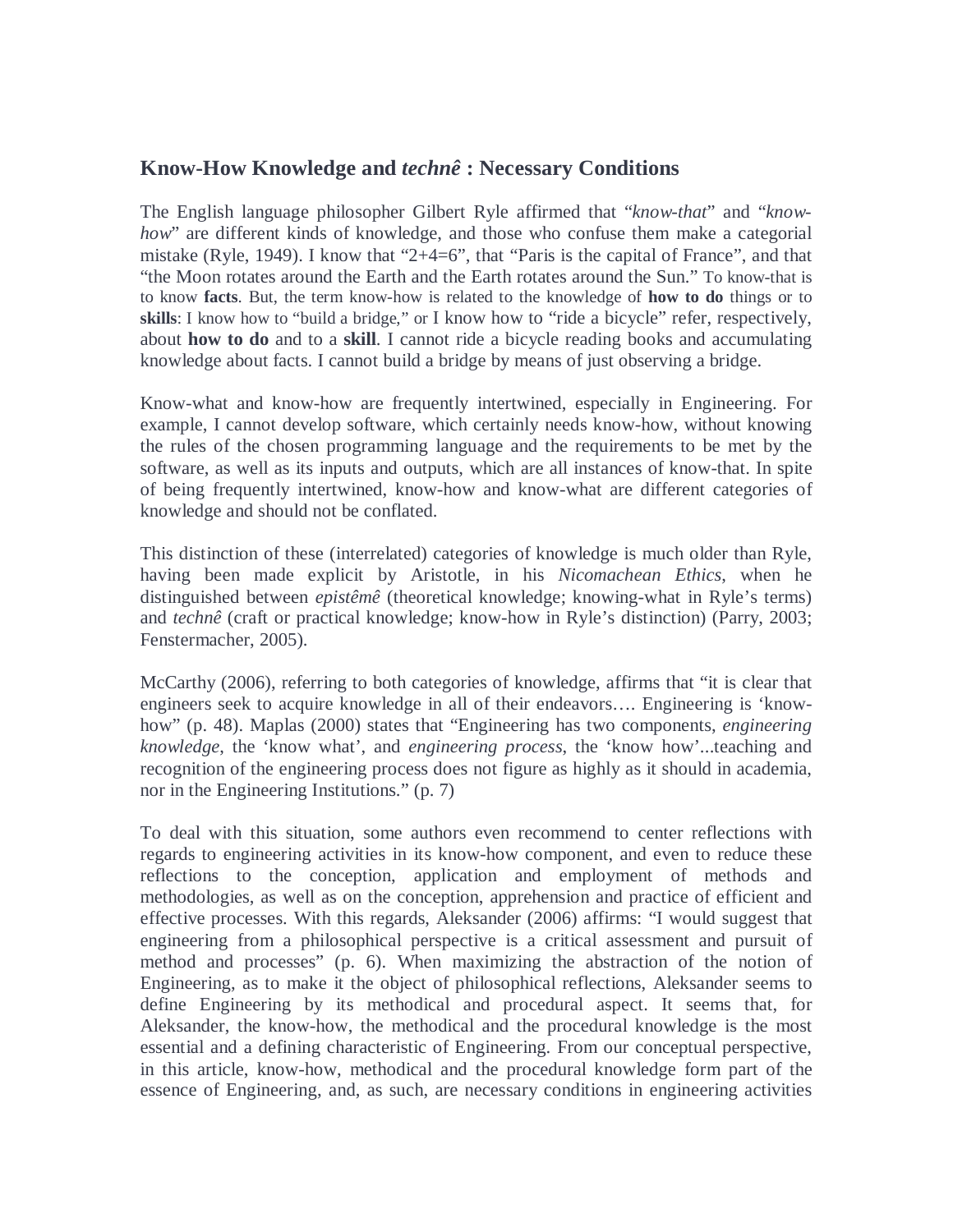but they are not sufficient. There are more essential ingredients and necessary conditions in activities that are to be denoted as engineering activities. Furthermore, it is good to notice that "[p]rocedural knowledge also seems to involve some propositional knowledge. If you know how to drive a car (in the procedural knowledge sense) then you presumably know certain facts about driving (e.g., which way the car will go if you turn the steering wheel to the left)…What is important is that propositional knowledge is not enough to give you either personal knowledge [see below] or procedural knowledge. Personal knowledge involves acquiring propositional knowledge in a certain way, and procedural knowledge may entail propositional knowledge, but the same propositional knowledge certainly does not entail procedural knowledge… Whatever the connections between the various types of knowledge may be, however, it is propositional knowledge that is in view in most epistemology." (Holt, 2006)

But, on the other hand, it is evident that engineering activities are not reduced or limited by *episteme* or *scientia*, or applied science. They also require *technê*. *Scientia* **and** *technê* **are two different dimensions of Engineering that should not be conflated with each other.** Different engineering activities might have more or less degrees of *Scientia*, but they certainly should have an adequate level of *technê* if they are to be differentiated from scientific activities.

# **Engineering and Science**

McCarthy (2006) affirms that one characterization of the distinction between Science and Engineering "is that science aims to build theories that are **true**, while engineering aims to make things that **work**. The disciplines have different aims – models or theories for science, artifacts or processes for engineers... Science aims to **understand** the world, whereas engineering aims to **change** it." (p. 48; emphasis added) Davis asserts that "Technology bakes our bread; science only help us to understand how…technology is not merely applied science." (Davis, 1998; p.7; emphasis added)

Science and Engineering, although complementing each other, have different purposes and do not use exactly the same kind of knowledge. The logic of Science is the logic of the "**what-is**"; the logic of Engineering is the logic of "**what-might-be**", the logic of "what-is-possible". Science is oriented and determined for "what-already-exists"; Engineering is oriented by purposes and objectives toward "what-is-not-existent-yet". Truth is the purpose of Science; to produce useful things and to generate human benefit is the purpose of Engineering. In science, truth is an **end**; in Engineering truth is a **mean** for generating human benefit and usefulness. Science is, for many scientists and philosophers (especially Aristotelians and Thomists or Neo-Thomists), an **end in itself**; but engineering activities are a **mean** for the production of useful things and the generation of human benefit. Scientific knowledge is a necessary input for how it is usually defined Engineering as a profession in modern times, but it is a desirable input for the general notion of Engineering.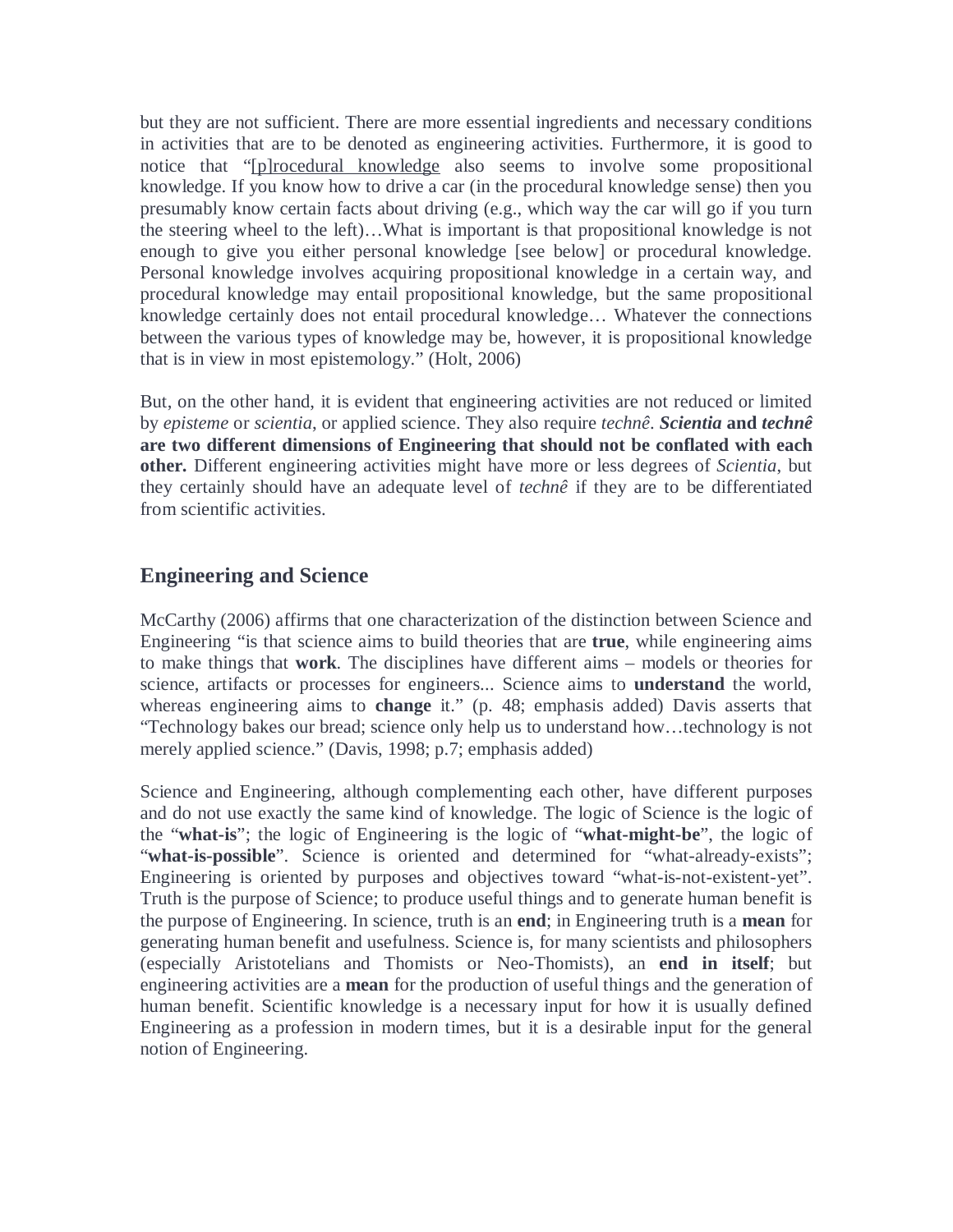"Science and engineering depend on each other – and upon business process skills – for the successful conversion of knowledge and experience into something **useful**. They need therefore to work more closely together." (Malpas, 2000; p. 8) In technological innovations Science, Engineering and business process skills combine synergistically in order to transform scientific knowledge into products or services useful to society, or into technological innovations. This is one of the reasons why there is an increasing awareness about the high desirability of including **entrepreneurship** skills and motivation in the (academic and/or corporate) preparation of engineers.

In any case, Science and Engineering need each other for their own existence. "For a start, -- McCarthy (2006) writes -- engineering is central to theoretical science's search for knowledge. The most fundamental physical theories are supported by experimental data which would not be attainable without engineering. The particle accelerators built to reveal the fundamental building blocks of nature would not be possible without impressive feats of engineering. It takes something like the satellite Gravity Probe B, a product of engineering rather than of 'pure' science, to test our understanding of the structure of time and space and the nature of gravity." (p. 48) "It is the engineering process which is converting the 'new knowledge' of science and engineering into new computer software and hardware, mobile telephones that can link to the internet, digital television, medical implants, new drugs, pharmaceuticals, machines which can learn, etc." (Malpas, 2000; p. 10) "The engineering process converts scientific, engineering and other knowledge and experience into something **useful**, so although science and engineering are intertwined, **engineering is not a subset of science**." (Malpas, 2000; p. 11)

As we noticed above, Scientific knowledge is a "know-that", a knowledge about facts, supported by the logic of the "what-is". This is why this kind of knowledge is also called **descriptive**, **declarative** or **propositional** knowledge. Engineering is nurtured by this kind of knowledge but it also needs **prescriptive**, **procedural** and **non-propositional** knowledge. Consequently, Science and Engineering could be seen as opposites, **polar opposites**, requiring (not contradicting) each other. In this way, the generated dialectical relationships between Science and Engineering remove any hierarchical relation between them. Science is no more intellectually "superior" to Engineering; and Engineering is no more pragmatically or praxeologically "superior" to Science. Even so, McCarthy (2006) suggests that Engineering may provide the certainty that Science is lacking. But, before quoting McCarthy with regards to this issue let us first provide a brief background on it.

Science history proves that scientific theories have always, up to the present, been rejected by new theories. Based on this fact, Popper based his Philosophy of Science and respective epistemology on what has been called the "falsifiable truth", according to which a preposition is scientific as long as it could be falsified in the future; i.e., scientific truth is a falsifiable truth. "Popper's 'falsificationism' reverses the usual view that accumulated experience leads to scientific hypothesis; rather, freely conjectured hypothesis precede, and are tested against experience…He considers knowledge in the traditional sense of **certainty**, or in the modern sense of **justified true belief** , to be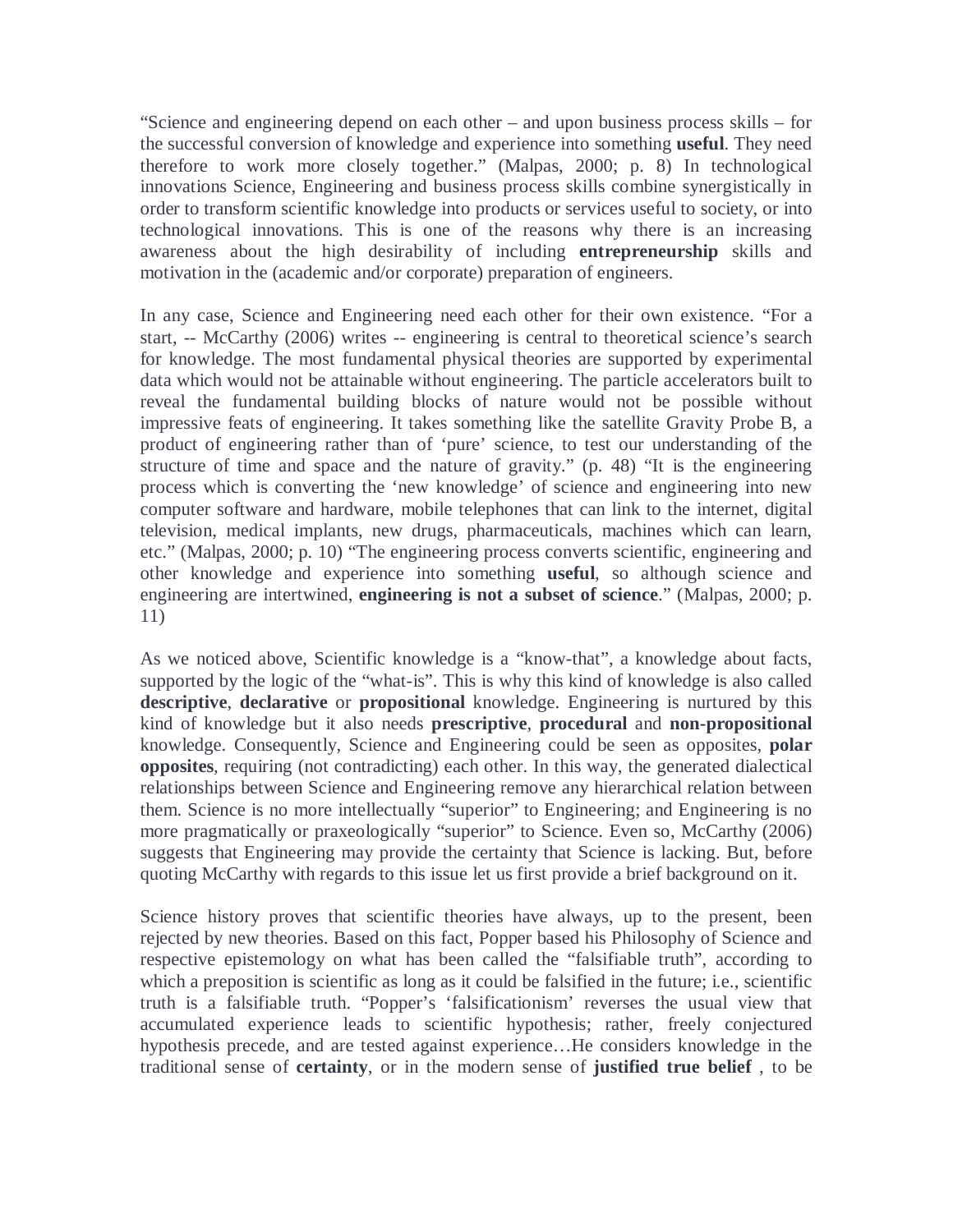**unobtainable**." (Jarvie, 1998; p. 533; emphasis added) Popper rational significantly contributed to what has been named "Pessimistic induction or Meta-Induction."

Pierre Maurice Marie Duhem (1914), a French physicist, mathematician and philosopher of Science, and Quine (1951), one of the most influential logician and philosopher, put "severe strain on the idea that science reveals the truth." (Lipton, 2005; p. 1261) "The argument against scientific truth is the pessimistic induction, and the evidence it appeals to is from the history of science…That evidence strongly suggests that scientific theories have a sell-by date. **The history of science is a graveyard of theories that were empirically successful for a time**, but are now known to be false, and of theoretical entities— the crystalline spheres, phlogiston, caloric, the ether and their ilk—that we now know do not exist. Science does not have a good track record for truth, and this provides the basis for a simple empirical generalization. Put crudely, all past theories have turned out to be false, therefore it is probable that all present and future theories will be false as well. That is the pessimistic induction." (Lipton, 2005; p. 1265; emphasis added)

In face of this uncertainty with regards to scientific truth, McCarthy (2006) proposes Engineering processes and products as an alternative for achieving certainty. With this regards she affirms that if "the philosopher focuses not just on a few cases in theoretical science, but instead turns his attention to applied science and engineering, he might reach quite different conclusions about the progress [and the certainty] of knowledge. For, although there are revolutions in engineering, the products of **engineering knowledge are not going to be overturned in the way that some scientific theories have been**. Phlogiston theory was plain wrong, and explanations in terms of phlogiston have never worked. But **technologies that become obsolete do so because they are improved upon, or become redundant, and not because they have never really worked in the**  first place. So, while the philosopher might argue that any scientific theory might come to be rejected, he cannot claim that we might one day wake up to find that the bridges that have been constructed according to older engineering methods have all collapsed, or that all methods of transport have ground to a halt because the underpinning knowledge was defective. This shows that **knowledge of what works, the 'know-how' that engineering provides, is secure knowledge**. Engineering knowledge is also genuinely cumulative – improved all the time by building on, and not re-writing, what went before. Hence, if philosophers look at engineering practice as well as scientific theory when they consider progress, they may not be led into scepticism. In this way, a philosophy of engineering might prove enlightening to the pessimistic philosopher!" McCarthy (2006; p. 48; emphasis added)

So, as we might conclude, scientific and engineering activities are related to each other and integrated in a more comprehensive whole, in which Science provides the "knowthat", the propositional knowledge that engineering activities and thinking need as one of its inputs, and the processes and technologies produced by Engineering support scientific activities and provide a rational scientific progress and a possible ground for philosophical reflections with regards to the epistemic stand of scientific theories. According to this perspective, scientific and engineering activities might be related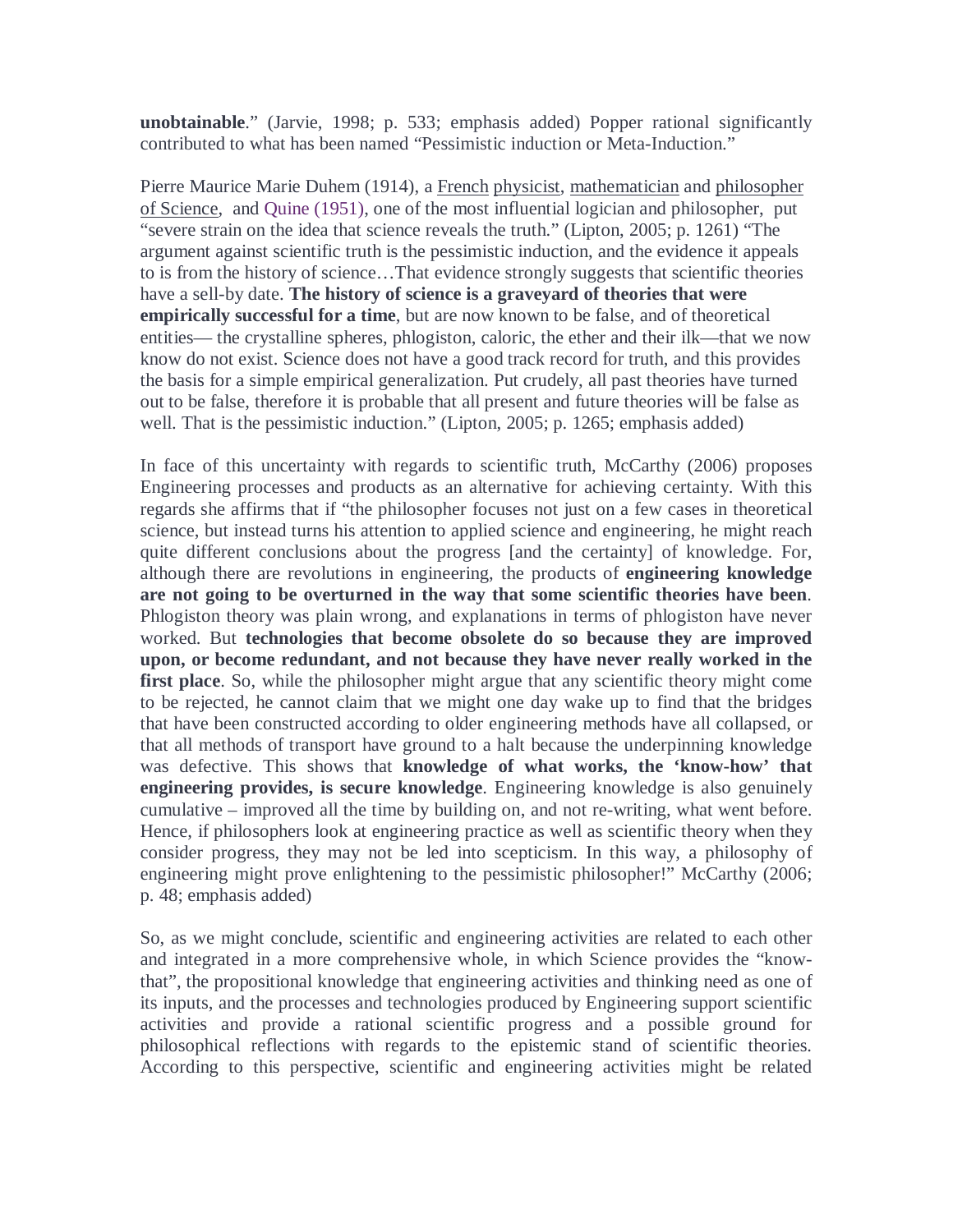through (positive and negative) feedback and feedforward loops, in order to generate mutual synergies where the whole would be greater than the sum of its parts.

Propositional knowledge is seen as objective, public knowledge of the external world. It represents abstract, formal, logical and mathematical descriptions of causal and interactional relationships among concepts, constructs and events associated with the external world. Heron (1981) affirms that "the outcome of research is stated in propositions which claim to be assertions of facts or truths" (p. 27; in Higgs and Jones, 2000; p. 27). Propositional knowledge might be generated by different research paradigms (positivistic, empiric-analytic, interpretative, critical, etc,) and is usually **represented in papers and books** which support its potential communicational processes. Engineering knowledge is also **represented in artifacts, tools and technologies**. The purpose **Reverse Engineering** is to "read", to unveil the knowledge embedded in the artifact, tool, or technology which is the object of the respective reverse Engineering process. Concepts and terms related to propositional knowledge are: descriptive knowledge (where facts are "passively" observed, represented and stated in verbal and/or mathematical terms); discursive language (rational knowledge; a mode of generating and organizing knowledge that is rooted in language and mediated by reasoning); and declarative knowledge (understanding and awareness of factual information about the world.). Terms related to Engineering knowledge (which combines propositional and non-propositional knowledge) are patents, technological innovations, inventions, designs, projects, drafts, artifacts, system analysis, design, implementation and deployments, systems documentation, manuals, etc.

What Schön (1987) affirms with regards to professions in general is completely applicable to the Engineering profession. He emphasizes that there is an intensified concern with regards to the increasing gap between the propositional knowledge being taught in professional schools and practical knowledge and "actual competencies required of practitioners in the field." Schön indicates that to deal with the crisis created by this growing gap it is necessary to recognize that outstanding, effective and excellent professionals do not have necessarily more propositional knowledge, but 'wisdom', 'talent', 'intuition' and 'artistry'. Non-propositional knowledge, including *technê*, procedural (Biggs and Telfer, 1987), prescriptive (McGinn, 1978; Mitcham, 1978, Perrin, 1990), practical (Heron, 1981; Benner, 1984), tacit and personal (Polanyi, 1962; 1967) knowledge, is required for effective professional practice. Propositional and nonpropositional knowledge do not contradict each other. On the contrary, an effective professional practice depends on their integration. The testimony of effective practitioners (from different professions with a wide range on disciplines) is a serious evidence of it. In the context of Engineering, propositional and non-propositional knowledge are certainly polar opposites, requiring each other, and systemically relating to each other in a whole which is larger than the sum of its parts.

#### *An adequate integration of different non-propositional and propositional knowledge is a necessary condition for an effective practice of the Engineering profession.*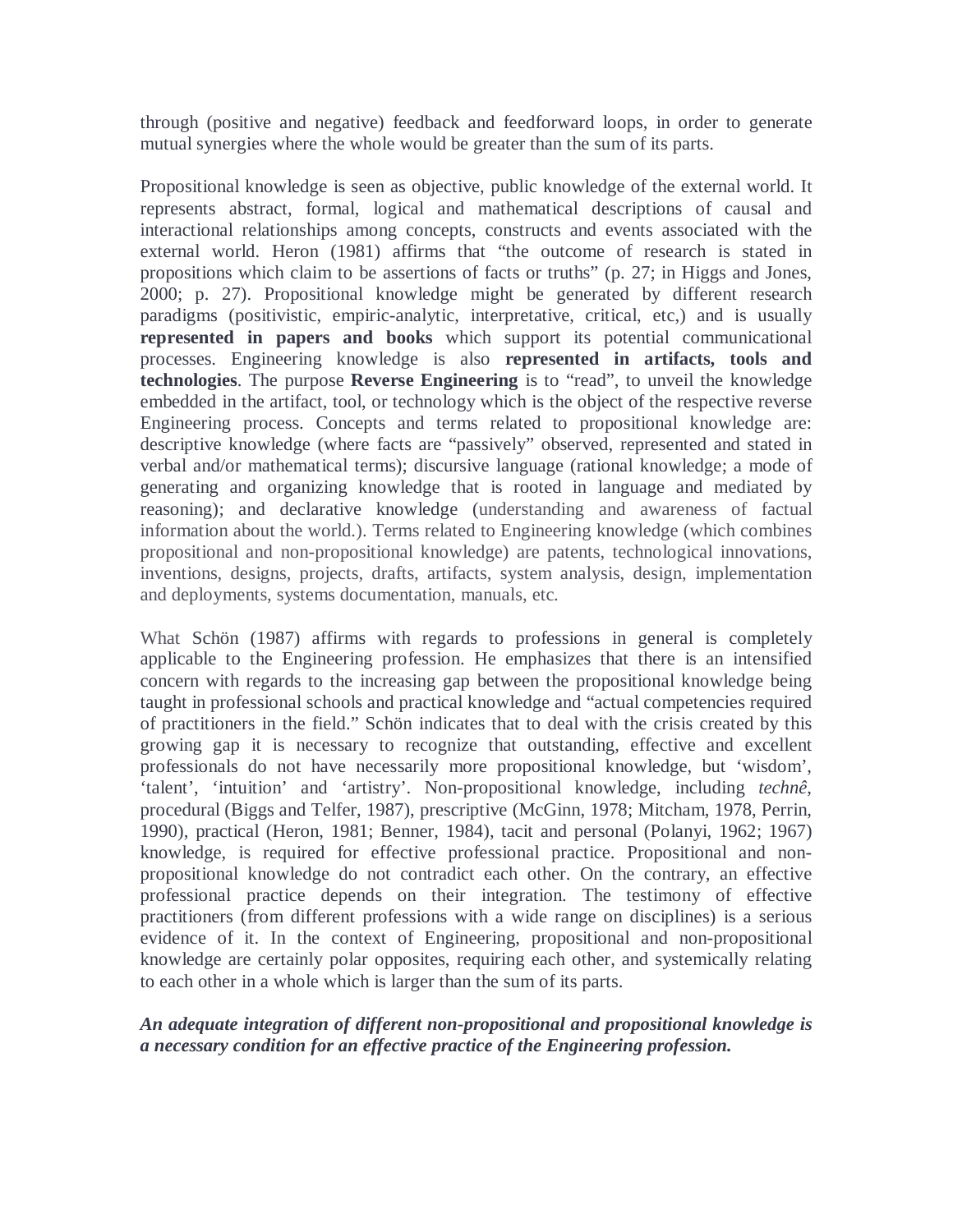Science and Engineering oppose each other in other aspects, but always synergistically, in polar opposition, and not contradicting each other. Scientific thinking, especially in the empirical sciences, for example, mainly (but no uniquely) proceeds from **the concrete to the general**, from concrete observations to the formulation of general hypothesis and general laws. Engineering thinking proceeds mainly (but not uniquely) **from the general to the concrete**, from scientific abstractions to concrete designs, artifacts, tools and technologies. In this sense, scientific results are mainly produced by **abstract thinking**, while Engineering products and services also require **concrete reasoning** in order to concretize, to make real, the designed product or service. Another way to present this kind of opposition between scientific and Engineering thinking or reasoning is to notice that while scientific activities are essentially oriented to the **necessary**, Engineering is oriented to the **contingent**. Steven Goldman presents this opposition in an article's abstract which, in our opinion, is insuperable in its combination of density and clarity. "Engineering problem solving – affirms Goldman (2004) in his article's abstract - employs a **contingency** based form of reasoning that stands in sharp contrast to the **necessity** based model of rationality that has dominated Western philosophy since Plato and that underlies modern science. The concept 'necessity' is cognate with the concepts **'certainty', 'universality', 'abstractness' and 'theory'**. Engineering by contrast is characterised by **wilfulness, particularity, probability, concreteness and practice**. The identification of rationality with necessity has impoverished our ability to apply reason effectively to action. This article locates the contingency based reasoning of engineering in a philosophical tradition extending from pre-Socratic philosophers to American pragmatism, and suggests how a contingency based philosophy of engineering might enable more effective technological action." (p. 163; emphasis added)

*An adequate integration of "certainty, universality, abstractness and theory" with "wilfulness, particularity, probability, concreteness and practice" is highly desirable - if not necessary – for both: scientific advancement and engineering increasing capacity in generating goods and services with a continuously growing efficacy (i. e. adequate blend of efficiency and effectiveness)* 

Figure 1 shows the fundamental synergic relationships between Science and Engineering through mutual positive feedback loops. Regulative feedback loops may also exist via negative feedback and feed-forward loops.

#### **Tacit or Personal Knowledge: Necessary Condition**

Engineering professionals need propositional (scientific) knowledge related to the domain area where they want to generate required "non-existent-yet" useful products, and – using Norman's (2007) term – 'future objects'. But, as we indicated above, to do so they also need, as a **necessary condition**, **non-propositional** knowledge. They need different forms of non-propositional knowledge, including what Polanyi (1962; 1967) identified as **tacit** or **personal** knowledge.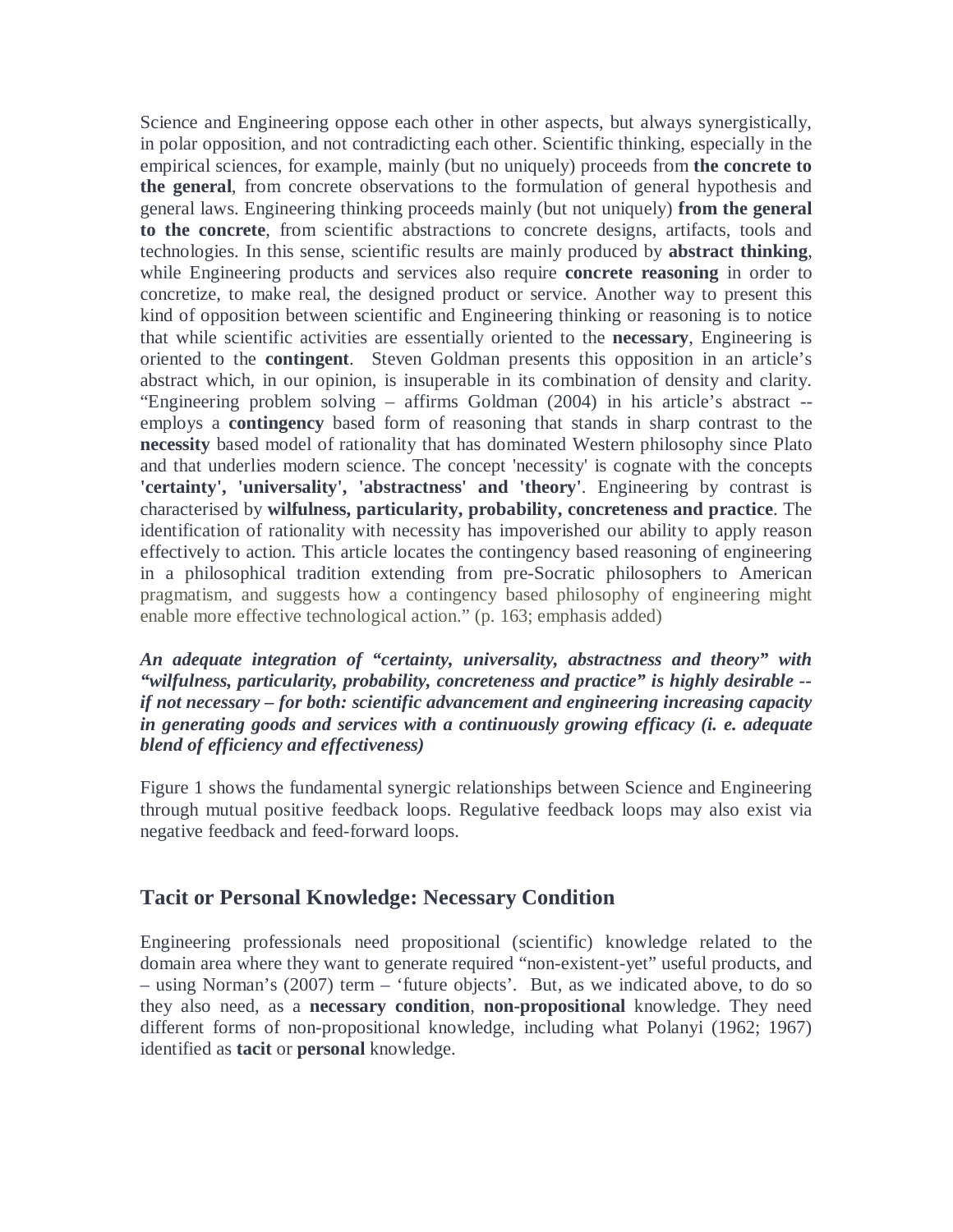

Figure 1

Tacit knowledge is implicit, and is related to the outcome of individual skill, practice and experience (Polanyi, 1967). Tacit knowledge cannot be easily made explicit or represented formally. Visual representations like pictures, diagrams, and descriptions, help to expose tacit knowledge, but it largely is embedded in experience as personal knowledge and it results from individual practice.

Tacit knowledge cannot usually be transmitted verbally, through oral or written form. It is subjective, personal knowledge. It is usually not mediated by reasoning or logic; it is immediate knowledge. Tacit knowledge is usually learned by **working side by side with an expert**. Perrin (1990) affirms that operational knowledge usually "remains tacit because it cannot be articulated fast enough, and because it is impossible to articulate all that is necessary to a successful performance and also because exhaustive attention to details produces an incoherent message" (p. 7).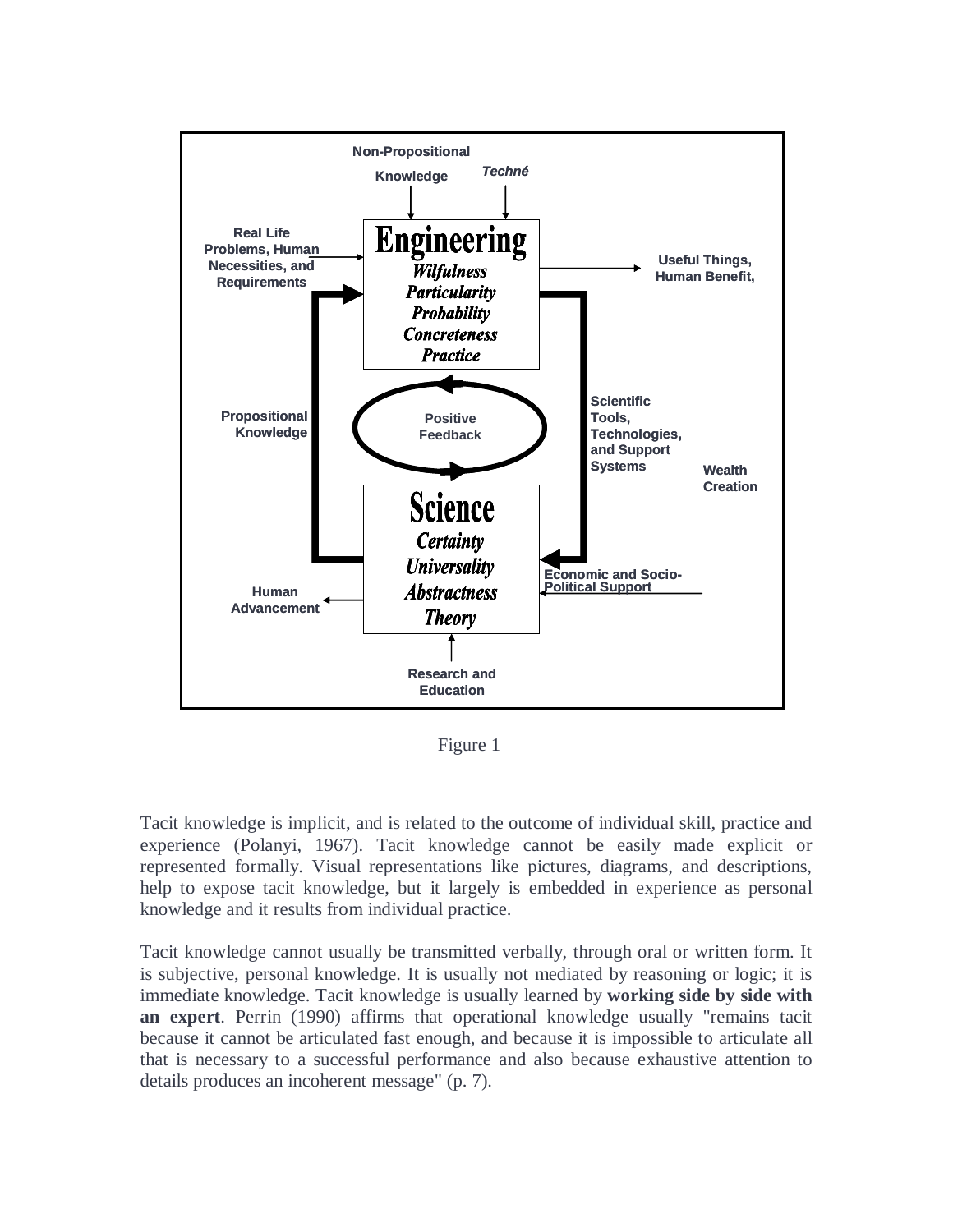Polanyi (1967), a chemist and a philosopher, showed that all human action involves, in some degree, some form of tacit knowledge. engineering activities involve a higher degree of tacit knowledge than scientific activities. Tacit knowledge is embedded in engineering activities more than is usually recognized. Tacit knowledge has not disappeared with the use of more sophisticated Engineering ways, which is based to a larger extent on the application of science and propositional knowledge. "On the contrary – affirms Perrin (1990) --, new forms of know-how have appeared and all these noncodified techniques play an important role in industrial production and in technical and technological innovation" (p. 6) Even the so-called high-tech industries, such as telecommunications, electronics, software development, aircraft production, etc. rely intensely on tacit knowledge acquired through practice and experience. Considerable technological and industrial innovations are generated through non-explicit methods and techniques. (Rosenberg, 1982; Vicenti 1984; Herschbach, 1995).

On the other hand, Holt (2006) affirms, "Personal knowledge does seem to involve knowledge of at least some propositions. Simply having met someone is not enough to know them (in the personal knowledge sense); you also have to know a few things about them (in the propositional knowledge sense)."

It is evident that engineering activities and thinking require three kinds of knowledge, i.e., personal/tacit, propositional, and (as we indicated above) procedural knowledge. Intuition is also an ingredient in many Engineering practice, because "engineering, practiced as a process, is a hugely **creative** activity [especially in its designing phase]." (Malpas, 2000; p. 10). But "Whilst, for an experienced engineer, **intuition** is important [especially in the creative phase], it cannot be solely relied upon." (Hawley, 2006; p.6)

## **Practice and Praxis: Necessary Conditions**

Being tacit/personal knowledge and Know-How/*technê* necessary conditions in engineering activities, it is evident that practice and praxis are also necessary conditions. They are required to acquire tacit/personal knowledge, to support the know-how and process knowledge, and to generate *technê*, in order to produce technical or artificial things, i.e. artifacts.

In general, the concept of practice is used in a variety of ways, especially when it is used in the context of a professional practice. "It can refer to specific actions (such as the act of giving this drug to this patient); to a kind of act (the giving a drug, for instance); to a group of systemically related activities pursued for some common end (such as the practice of medicine [or engineering]); or more broadly still to a set of social institutions (for example, political and economic arrangements with different distributions of rights and goods). Finally, the concept of 'moral practice' is often used in contrast to 'ethical theory' to refer to the embodiment of ethical life in the specific responses and institutions of particular communities." (O'Neil, 1998; p.357) We have been mainly using the concept of practice as a "group of systemically related activities pursued for some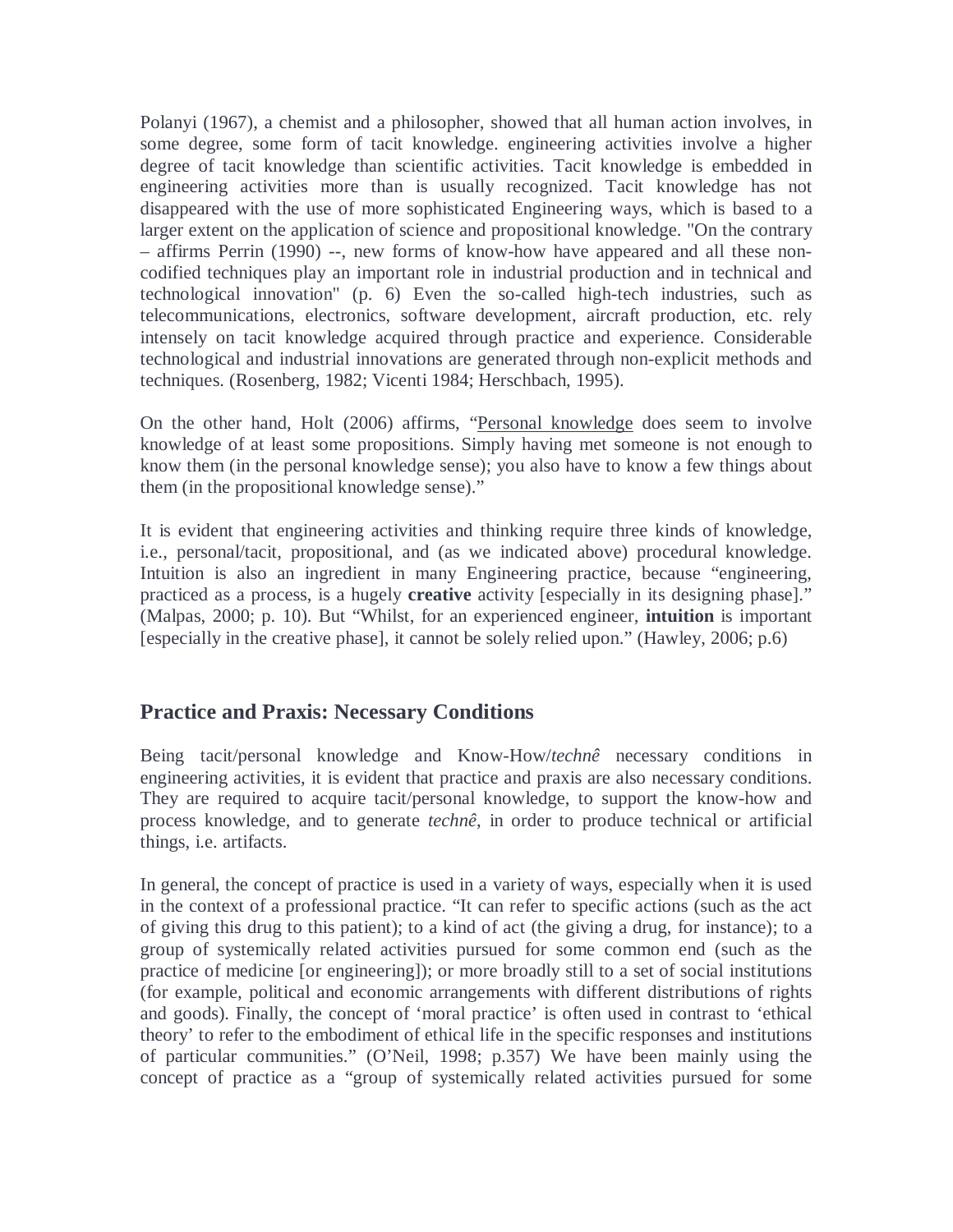common end", which is to produce useful things, or to generate human benefit. We will also use the concept of practice in its sense of "moral or ethical practice".

Practice and praxis have the same etymological root: the Greek term *prâxis* which means "doing". *Praxis* was formed on *pr*ā*k-*, base of *pr*ā*ssein,* which means "do". The term practice derives from *praktik*ē (practical science), which is the feminine *praktikós* (active, who acts, who does) and derives from *pr*ā*ssó* (I do, I accomplish, I perform) (Hoad, 1993; Corominas, 1990). We might tentatively conclude that Praxis is basically "a doing", "action", and practice has the sense of an "accomplished doing", an "accomplishment"; i.e. "a special skill or ability acquired by training or practice." (Merriam-Webster dictionary) In this sense, a practice, especially when it is a professional practice, is praxis by means of a special skill or ability acquired by training.

If we take into account that the professions are connected with "a code of ethics" (Davis, 1998; p. 9), we can conclude that

- **praxis is a doing or acting;**
- **professional praxis is a moral or ethical doing or acting;**
- **practice is an accomplished doing, or skill;**
- **then professional praxis is ethical and accomplished doing via acquired skill or** *téchn*ē**;**
- **and engineering praxis is ethical and accomplished doing via acquired skill or** *téchn*ē **in order to produce useful things and/or human benefit.**

Furthermore, by *prâxis* the Greeks basically meant two concepts: "the action of Carrying out something" and "moral action." (Ferrater-Mora, 1969; Vol. II, p. 467) These two meanings of *prâxis* are essential and necessary in engineering activities. A dictionary definition of the verb "to engineer", according to Malpas (2000), is "To make things happen, with more or less subtlety" or skill. (p. 3) Consequently, **Engineering is a skillful praxis,** where skill is achieved (partly at least) with professional experience and/or knowledgeable practice. Davis (1998) distinguishes "between engineering as occupation and engineering as a profession." (p. 3). If we take the Greek meaning of Praxis, which includes "moral action" we can conclude that engineering activities include a moral or ethical doing in both cases: as occupation and as profession.

Praxis could be a) external, when it is oriented to do something transcending the agent, or b) internal when its end, its *telos*, is the same agent. (Ferrater-Mora, 1969; Vol. II, p. 467) Engineering praxis might similarly be **external**, when it is oriented to generate products or services useful to other people, or **internal**, when it is oriented to acquire the required skill, method or *technê*, or when it is oriented to the self instilment of ethical professional practice and general moral principles that will also guide the professional action of the engineer.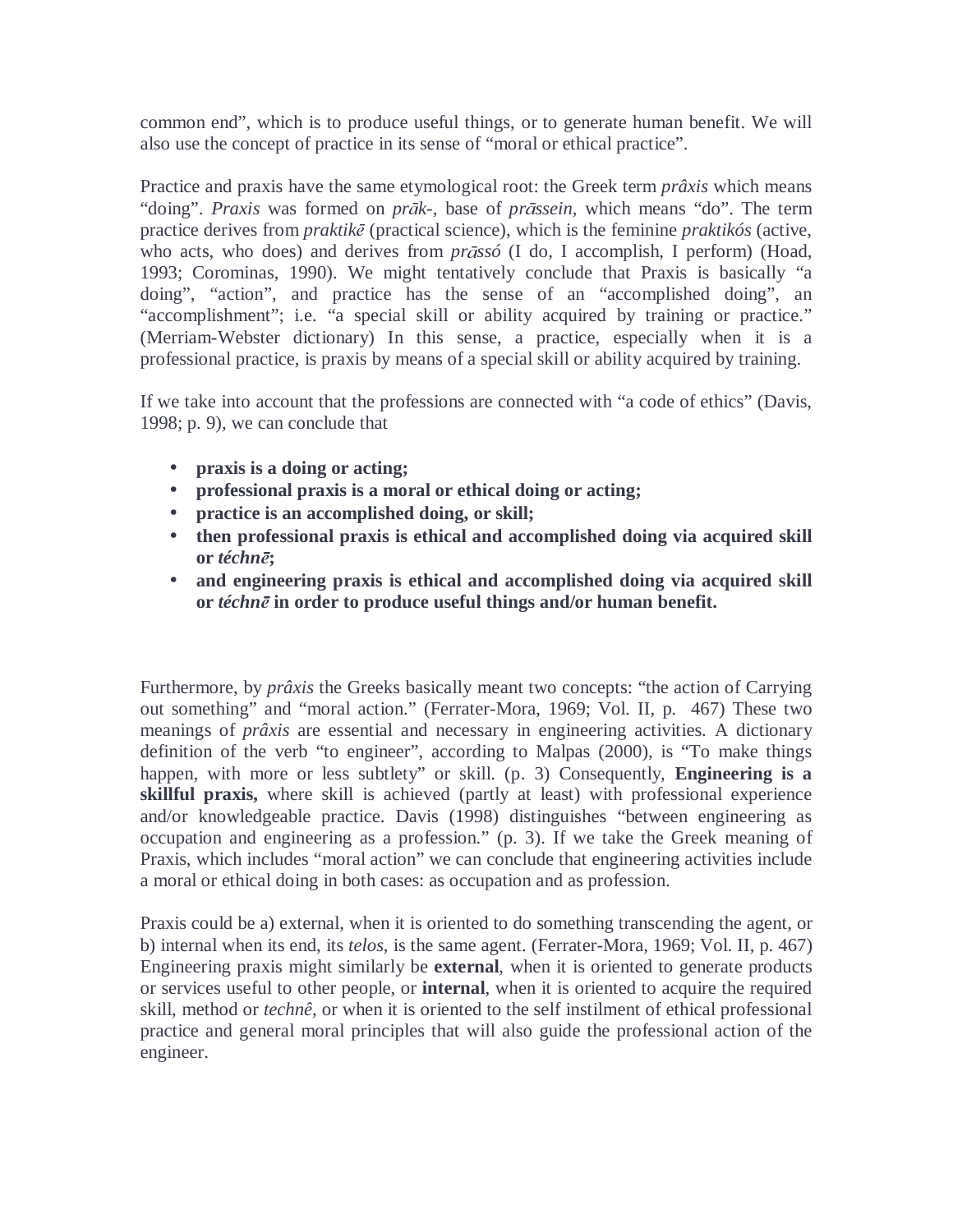Praxis refers to a **practical activity,** as differentiated from a **theoretical** one. But this does not mean that Theory and Practice are not related. On the contrary, good practical activities are usually related to a theoretical knowledge, especially in professional activities like in Engineering. On the other side, theory generation processes are usually supported by practical activities. Philosophers and scientists dedicated to theoretical thinking need to be supported by practical activities in order to be able to produce theoretical knowledge. This has always been perceived and conceived in this way, even in philosophers like Aristotle, who conceived theoretical knowledge as more important to practical knowledge, and meditation as superior to manual jobs. Theory and practice does not necessarily exclude each other; hence, the complementariness and the synergic relationships between Science and Engineering, and the rational supporting the conviction of an increasing number of engineers and philosophers with regards to the synergism that would certainly be generated if philosophical reflections are oriented to the engineering realm, and Engineering praxis is done under the light of pertinent philosophical reflections. (See, for example, Bucciarrelli, 2003; McCarthy, 2006; Keith, 2006)

 The Greeks used the term "*praxtikòs*" (practical) to refer to what is adequate to a transaction or business and to what is **effective** in praxis. (Ferrater-Mora, 1969; Vol. II, p. 467) Effective praxis is that which achieve its objectives. Consequently, an engineering activity is necessarily a "*praxtikòs*", it is an activity where there should be an objective and in which the objective should be achieved. This achieved objective might be the initial one, which originated the engineering activity, or a modified version of it, where the modification is generated by the learning process that usually accompanies engineering activities, changes made by the user of the final product or service, and/or adaptation to the discovery of new information or to changes in the environment. Objective(s) might be achieved in different degrees. Objective(s) achievement is not necessarily a "yes" or "no" answer. Engineering effectiveness is not necessarily a binary one as to be 'effective' or 'not-effective'. Engineering activities can have different degrees of achievements or effectiveness.

## **Defining Engineering**

Elsewhere (Callaos, 1995a), in a meta-defining process, we identified more than 30 different definitions of "definition", and concluded that a systemic definition should be done as comprehensive as possible, including the essence of as many definitions as it is possible to do it with few words and a brief text. Here we attempt a systemic definition which should have the following characteristics:

- 1. From the epistemological perspective, a systemic definition is oriented toward the *pragmatic-teleological* truth of Singer-Churchman (Churchman, 1971). This will be achieved by means of:
	- 1.1. Taking into account the "*telos*", "*the purposes of the definer*" as Ackoff stressed it (Ackoff, 1962). Our purpose is to capture the conceptual essence,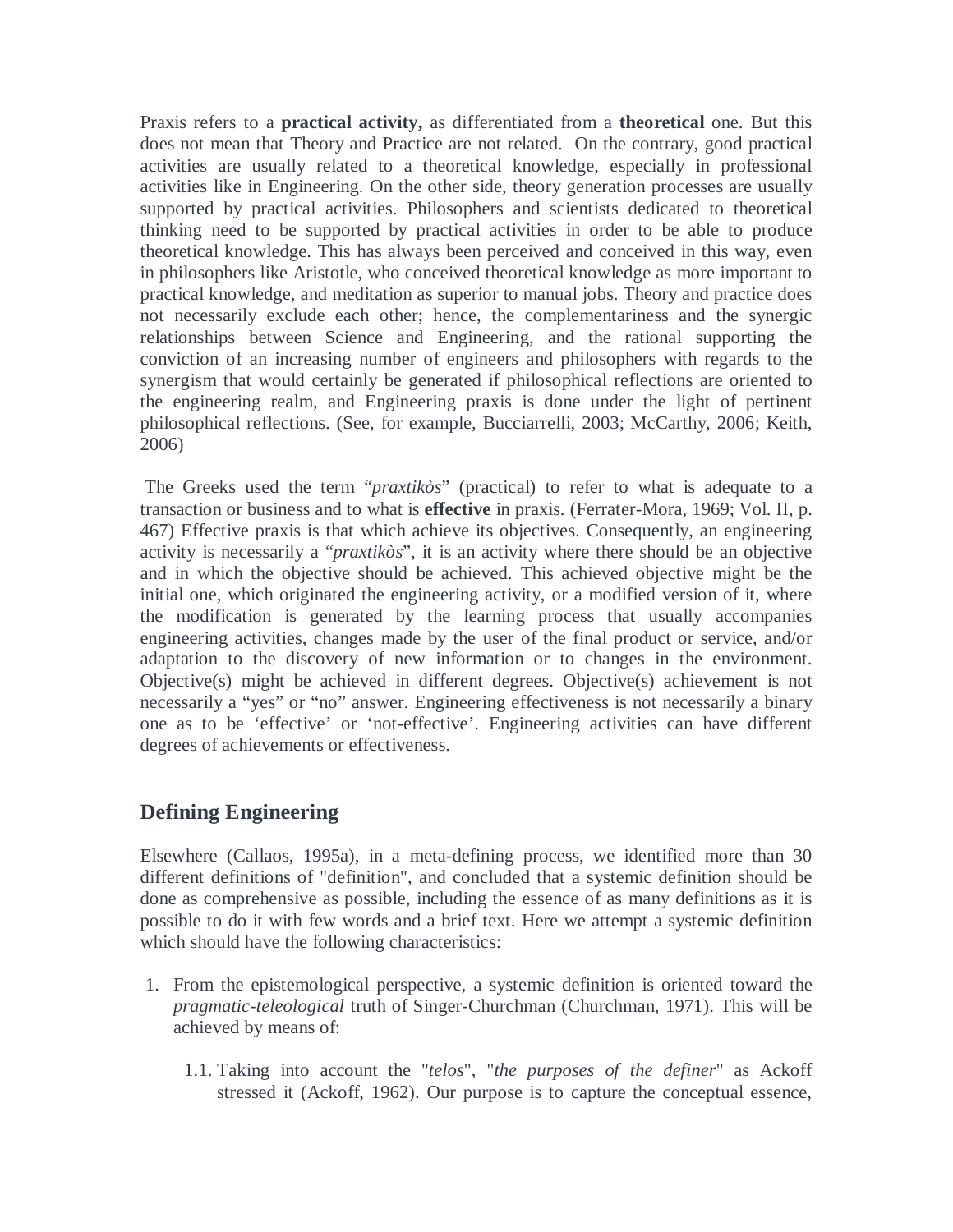maximizing the number of different definitions which essence will be covered, and minimizing the quantity of words used in the attempted definition.

- 1.2. Relating the definition to past and present usage of the word in order to serve the *pragmatic communications needs* (Ackoff, 1962). We have been doing so above, at least in part.
- 1.3. Making the definition *operational* (Ackoff, 1962; Bridgman, 1927; 1938, Stevens, 1935) in order to be useful in a pragmatic context.
- **2.** From the methodological perspective, the variety of past and present usage of the word defined should be structured by means of a logical infra-structure, or by means of a bootstrapping process (Alvarez de Lorenzana, 1987). In this way the definition will be *comprehensive, open* and *adaptive*, both as a product and as a process, and we will have the bases that could support a progressive "spiraling" process according to the *Evolutionary* Paradigm (Alvarez de Lorenzana, 1987; Laszlo, 1987).

Ackoff (1962) stressed the fact by which "historical analysis of the use of a concept can often reveal a trend in the evolution of the concept or a consistent theme of meaning which persist through numerous variations" (p.148). This is why he exhorts to initiate a scientific defining process by formulating a **tentative definition** based on the evolving core identified by a historical analysis. It is our experience that Ackoff's instruction is a valuable and a practical one, and that taking it to an extreme, by going to the etymological meaning of the word being defined, is also helpful because it would suggest a pre-tentative definition. The *suggestive* effect of historical linguistic analysis had been stressed by several authors (Navarte, 1981; p.158). Being the root of following meanings, the etymological definition suggest, frequently, a general concept from which more specific ones are generated through history. This is why we think that the etymological source may help us into abstracting a general definition from the varieties of the specific ones that appeared through history. This is why we made short etymological considerations above.

Based on the partial conclusions we made above, with regards to the necessary conditions required in engineering activities, we can attempt the following definition:

> Engineering is the development of new Knowledge (*scientia*), new 'made things' (*techné*) and/or new ways of working and doing (*praxis*) with the purpose of creating new **useful** products (artifacts) or services.

*Scientia*, *Techné* and *praxis* are three important dimensions (Figure 2) of a comprehensive conception of Engineering as a whole (occupation and/or profession) Engineering, as *Scientia*, or more specifically as *Scientia Ingenieriae*, is mostly developed in academia; as *techné* is mainly practiced in industry generating technological innovations; and as *praxis* is carried out mostly in technical and non-technical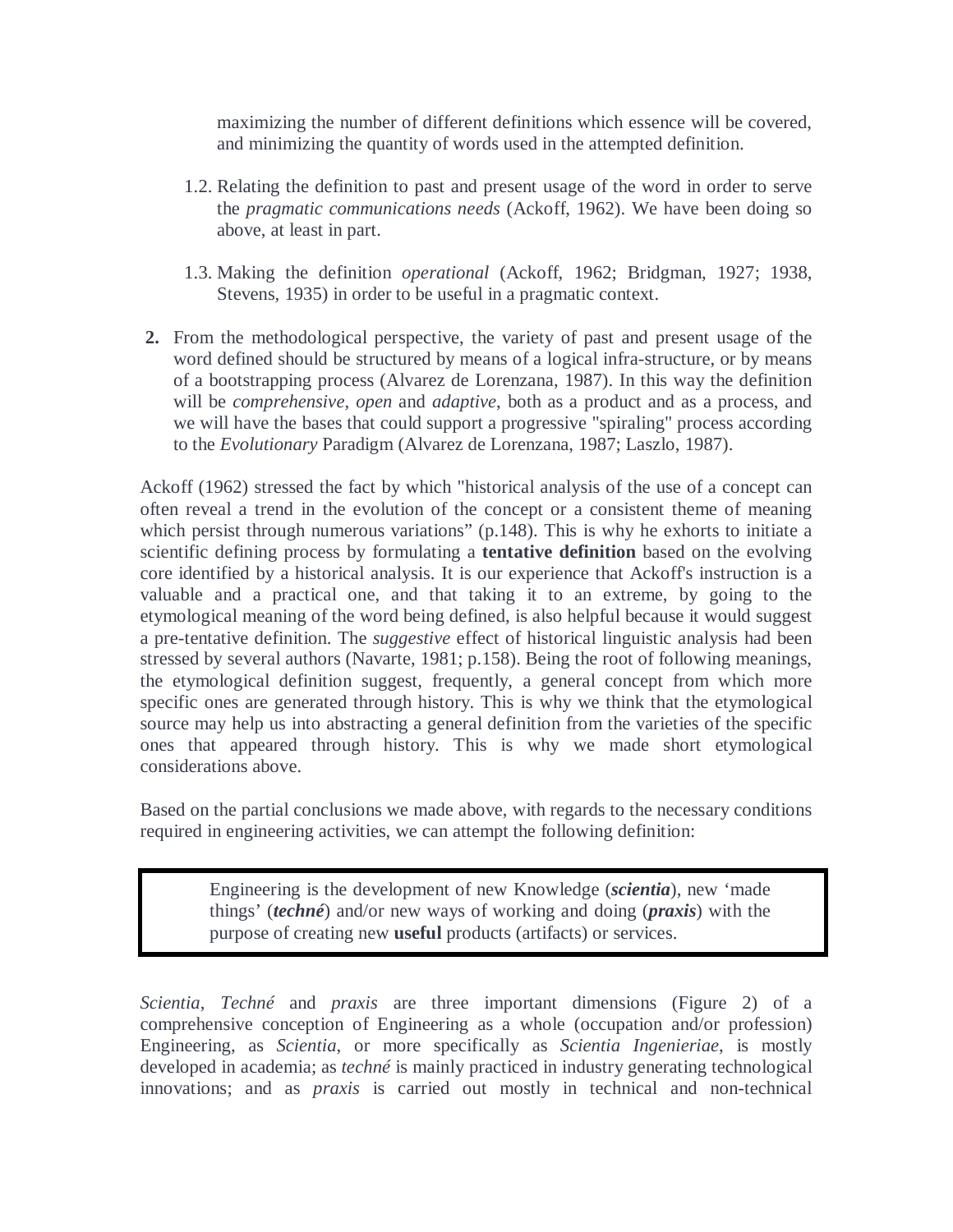organizations, supporting managerial activities and technical procedures, via methodical and methodological design and implementation. An engineer might be more oriented toward one of these dimensions, to a combination of two of them, or systemically integrating the three of them. Large engineering organizations and large industrial corporations with internal Research and Development organization usually work according to the three dimensions. Different individual engineers might be more oriented to one of the three dimensions, but the activities of the organization or the corporation, as a whole, are usually three-dimensionally oriented. In general, Engineering activities are located on the triangular three-dimensional plane shown in Figure 2. The volume inside the pyramid shown in Figure 2 represents activities that are just partly engineering. The more Engineering is an occupation or a profession, the nearer it is to the threedimensional plane; the more equilibrated the engineering activities are the more proximate are to the center of the plane; and the more one-dimensionally oriented is the engineering activity, the closer it is to one of the three vertices of the three-dimensional plane.



Figure 2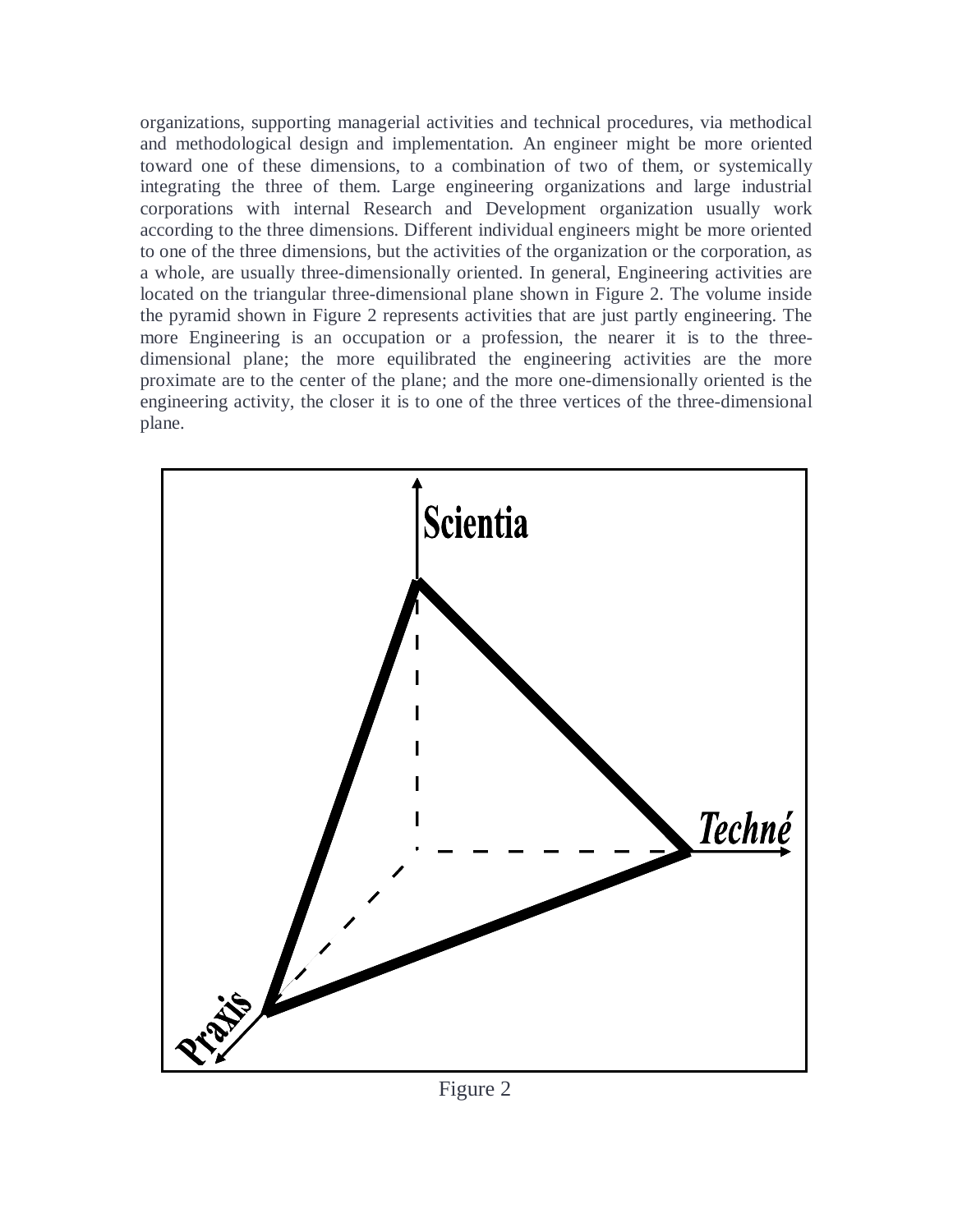In general, Engineering is supported by three kinds of activities, which are associated to the three mentioned dimensions, which in turn are related to three kinds of Knowledge (discussed above): propositional knowledge, or know-what, which is associated with *Scientia* and/or *Scientia Ingenieriae*; procedural knowledge or know-how, which is associated to *Techné*; and tacit/personal knowledge which is associated with *praxis*  (Figure 3).



Figure 3

Engineering processes use propositional knowledge, know-that or scientific knowledge in order to bring about useful products and services, by means of their know-how, their *techné*, craft or art, through professional praxis. Engineering products require, in turn, of business processes in order to transform its useful-products into products-actually-in-use and, hence to transform their useful products and services in wealth creation and human benefit. As it is shown in Figure 4, engineering processes provide two major inputs to industry and business processes in order to transform the three-dimensional engineering know-how into technological innovations and usual goods & services. One of these major inputs is related to what might be called Traditional Engineering, or Engineering based in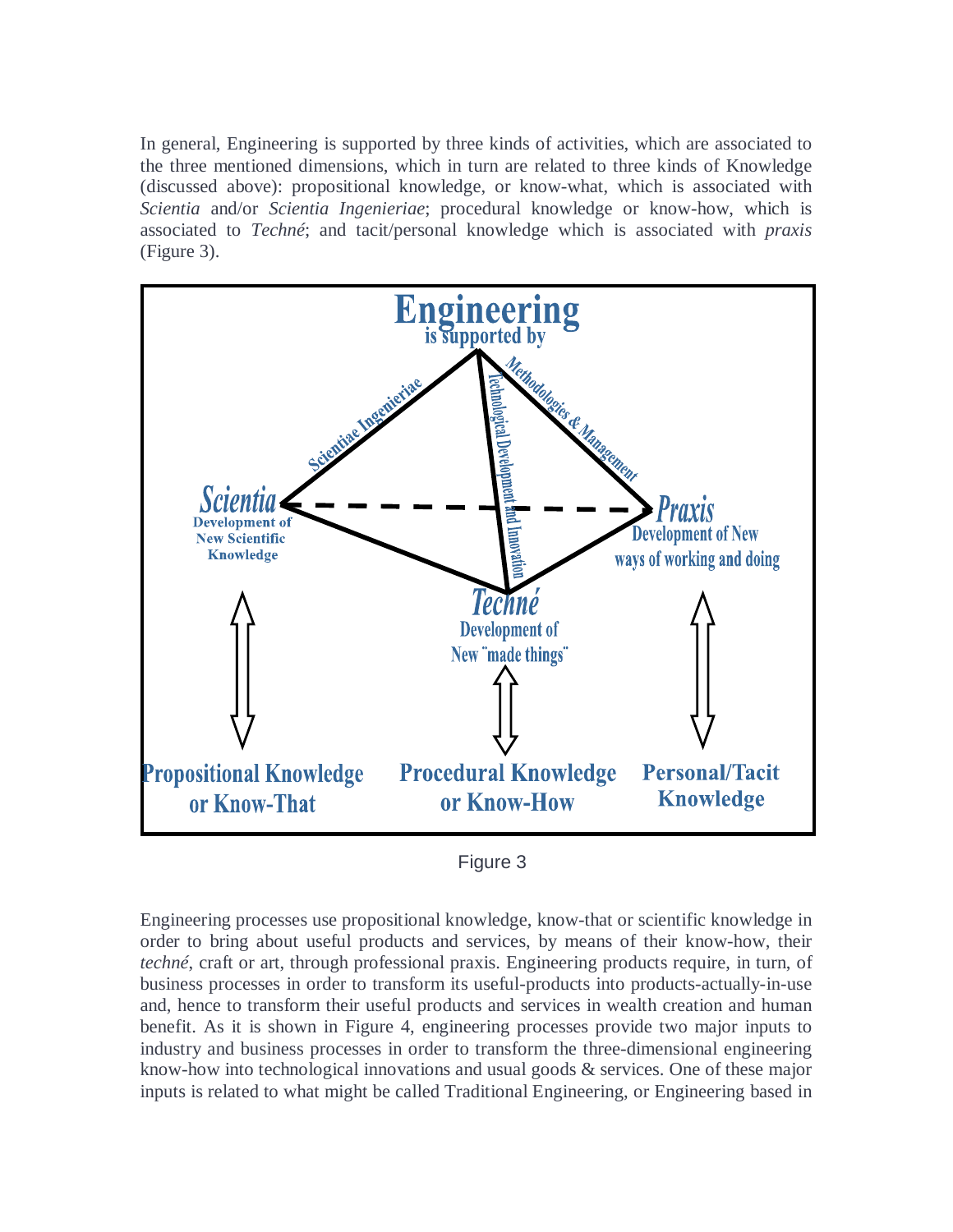Natural Science knowledge (beside the required non-propositional knowledge and praxis), and the second major input is associated with what might be named as Non-Traditional Engineering. By means of traditional engineering, the basic input provided to Industry and Business Organizations is related to useful and usable products designed according to user or client requirements and economically feasible for the targeted market. Non-Traditional engineering products and processes are provided to support traditional business processes, making them more efficient and/or more effective. Examples of input provided by what we are calling non-traditional engineering professions are: Software Engineering, Computer Engineering, Information Systems Engineering, Decision Support Systems, Management Support Systems, Management Information systems, Knowledge Systems, Expert Systems, Executive Support Systems, Operations Research, Management Engineering, etc.



Figure 4

It is important to notice that Engineering relates to industry and business organizations through complementary and **synergistic** relationships, via **positive feedback loops** (Figure 5). There also are – though frequently in implicit way – mutually regulative control via negative feedback or feedforward.

As we said, Figure 2 above, schematically shows the positive feedback loops that support the synergistic relationships between Engineering and Science; and Figure 5 shows analogous positive loops between Engineering and industry and business organizations. Figure 6 integrates both mentioned figures indicating the bridging function of Engineering between Science and Industry. Two kinds of feedback loops are shown if Figure 6, totaling 4 main loops. Two loops are based on an **adequate combination of different kinds of knowledge.** Two other loops are mediated by **wealth creation**, which results thanks to the Engineering function associated to bridging Science and Industry/Business.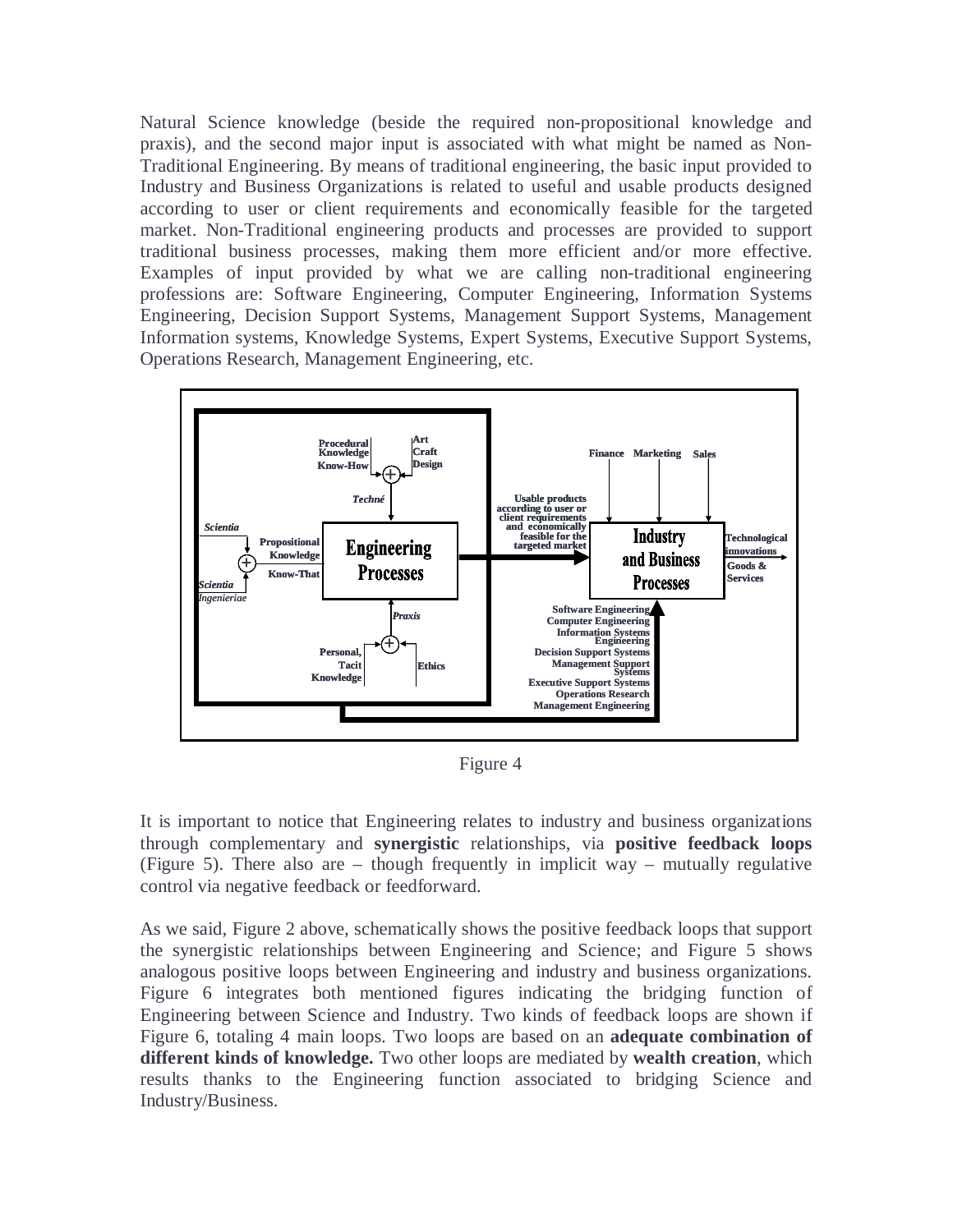

Figure 5

## **Who are Engineers?**

Are engineers just those with an academic title of Engineering? There seems to be a consensus that we should also include those who call themselves, or are called (in the organization where they work) engineers, and those who do engineering activities without belonging to any of the two mentioned sets. The first group represents the engineers as professionals; the second group represents those who are engineers by occupation; and the third group represents those who are engineers as consultants or practitioners. Malpas (2000) affirms that "[a] better understanding of engineering also makes it evident that "*the wider engineering community*", the people who practise engineering, is larger than generally recognised. It comprises not only those who call themselves engineers, but all those who practice engineering, wittingly or unwittingly, in the course of their professional activities, people who do not necessarily wish to identify themselves with engineering." (p.7)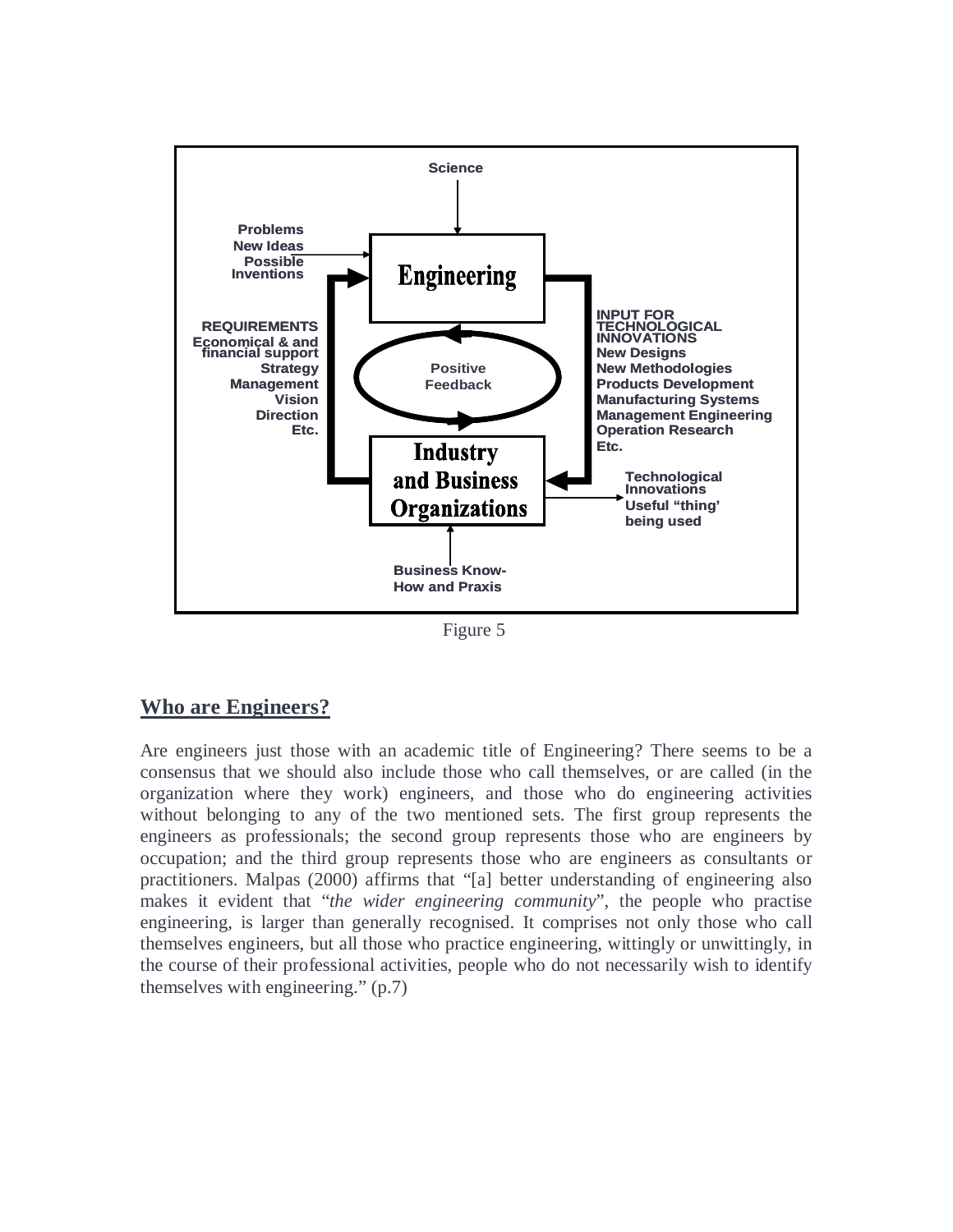

Figure 6

In a report prepared by The Royal Academy of Engineering, the following figures were among those that were found as relevant: "There are about 2,000,000 people in the UK who call themselves engineers. About three quarters of them have a professional engineering qualification…There are no reliable figures even to estimate the numbers of people whose title does not include engineer, but who practise engineering in the course of their work, *scientists, technologists, metallurgists, computer programmers*, and many more." (Malpas, 2000; p. 7) If we generalize these results, we might estimate that for countries similar to the UK, about the 75% of the people who call themselves engineers have professional qualifications; 25% are called engineers because of their occupation or title in the organization they work; and there is no reliable figure about those who practice Engineering but they do not have the Engineering professional or occupational title.

#### **The Engineering Universe**

The Royal Academy of Engineering identified, in the same report indicated above, the following disciplines shown in Figure 7, along with their respective applications fields.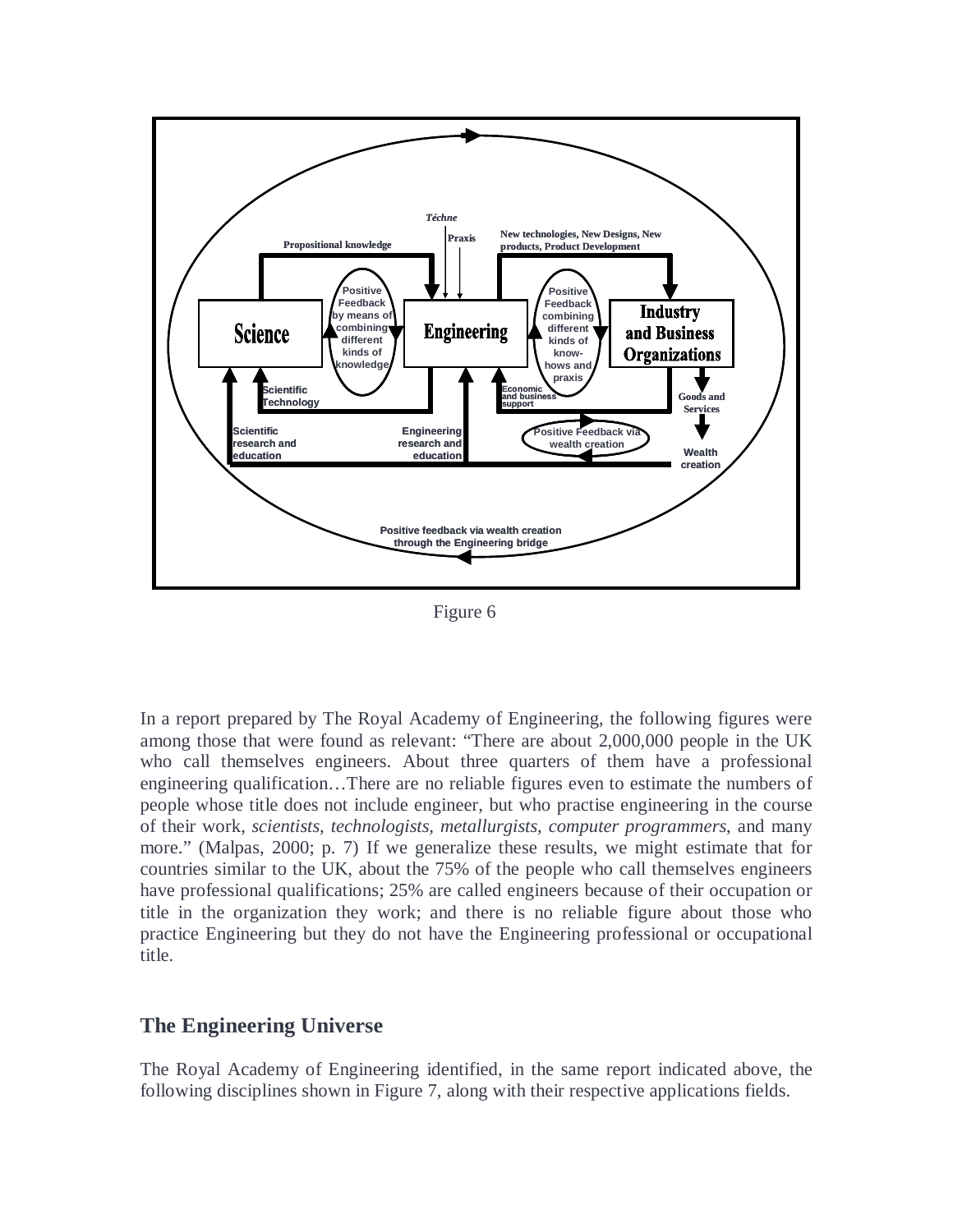| Healthcare<br>& Social             |             |         |           |              |                      |                                                                   |                                                                           |                                                                              |                                                              |                                                                                                   |                                                    |
|------------------------------------|-------------|---------|-----------|--------------|----------------------|-------------------------------------------------------------------|---------------------------------------------------------------------------|------------------------------------------------------------------------------|--------------------------------------------------------------|---------------------------------------------------------------------------------------------------|----------------------------------------------------|
| Leisure &<br>Entertainment         |             |         |           |              |                      |                                                                   |                                                                           |                                                                              |                                                              |                                                                                                   |                                                    |
| Education                          |             |         |           |              | n                    |                                                                   |                                                                           |                                                                              |                                                              |                                                                                                   |                                                    |
| Commerce,<br>Trade & Finance       |             |         |           |              |                      |                                                                   |                                                                           |                                                                              |                                                              |                                                                                                   |                                                    |
| Communications<br>& IT             | n           |         |           |              |                      |                                                                   |                                                                           |                                                                              |                                                              |                                                                                                   |                                                    |
| Defence &<br>Security              |             |         |           |              |                      |                                                                   |                                                                           |                                                                              |                                                              |                                                                                                   |                                                    |
| Transport                          | n           |         |           |              |                      |                                                                   |                                                                           |                                                                              |                                                              |                                                                                                   |                                                    |
| Agriculture &<br>Food              |             |         |           |              |                      |                                                                   |                                                                           |                                                                              |                                                              |                                                                                                   |                                                    |
| Engineered<br>Materials            |             |         |           |              |                      |                                                                   |                                                                           |                                                                              |                                                              |                                                                                                   |                                                    |
| Energy &<br>Natural<br>Resources   |             |         |           | n            |                      |                                                                   |                                                                           |                                                                              |                                                              |                                                                                                   |                                                    |
| Built<br>Environment               |             |         |           |              |                      |                                                                   |                                                                           |                                                                              |                                                              |                                                                                                   |                                                    |
| <b>APPLICATIONS</b><br>DISCIPLINES | Mathematics | Physics | Chemistry | Bio-sciences | Materials<br>Science | Civil<br>Engineering<br>incl.<br>Structural<br>k<br>Building Svs. | Mechanical<br>Engimeering<br>å.<br>Aearospace,<br>Marine &<br>Agriculture | Electrical<br><b>Engineering</b><br>'ind.<br>Power Gen.<br>å<br>Power Trans. | Chemical<br>Engineering<br>å.<br>Mining<br>å<br>Oil/Gas/Nuc. | Electronics<br>Engineering<br>nd<br>Computing,<br>Comms /Control<br>also IT field<br>(& Software) | Medical<br>Engineering<br>å<br>Bio-<br>Engineering |

**Source:** *The Royal Academy of Engineering* **(Malpas, 2000; p. 15)**  "[T]he presence or absence of a "dot" is not based on a quantitative analysis. A more detailed representation is possible, with indications of strengths of interactions. This diagram is intended to give a broad view." (Malpas, 2000; p. 15)

#### Figure 7

The Matrix Shown in Figure 7 represents the most important of what The Royal Academy of Engineering named the Universe of Engineering. Indeed, it is a very comprehensive representation. But, emerging areas in Engineering should be included in the Universe of Engineering; which although they are not frequently included in Engineering academic disciplines or in professional titles, they are actually acceleratingly growing engineering activities. As example, making a Google search (on 1/13/2008) we found a significant number of web pages containing the names of some of these new emerging fields of non-traditional disciplines in Engineering. Table 1 shows some of these Google searches. The Table 2 shows the results for the same kind if Google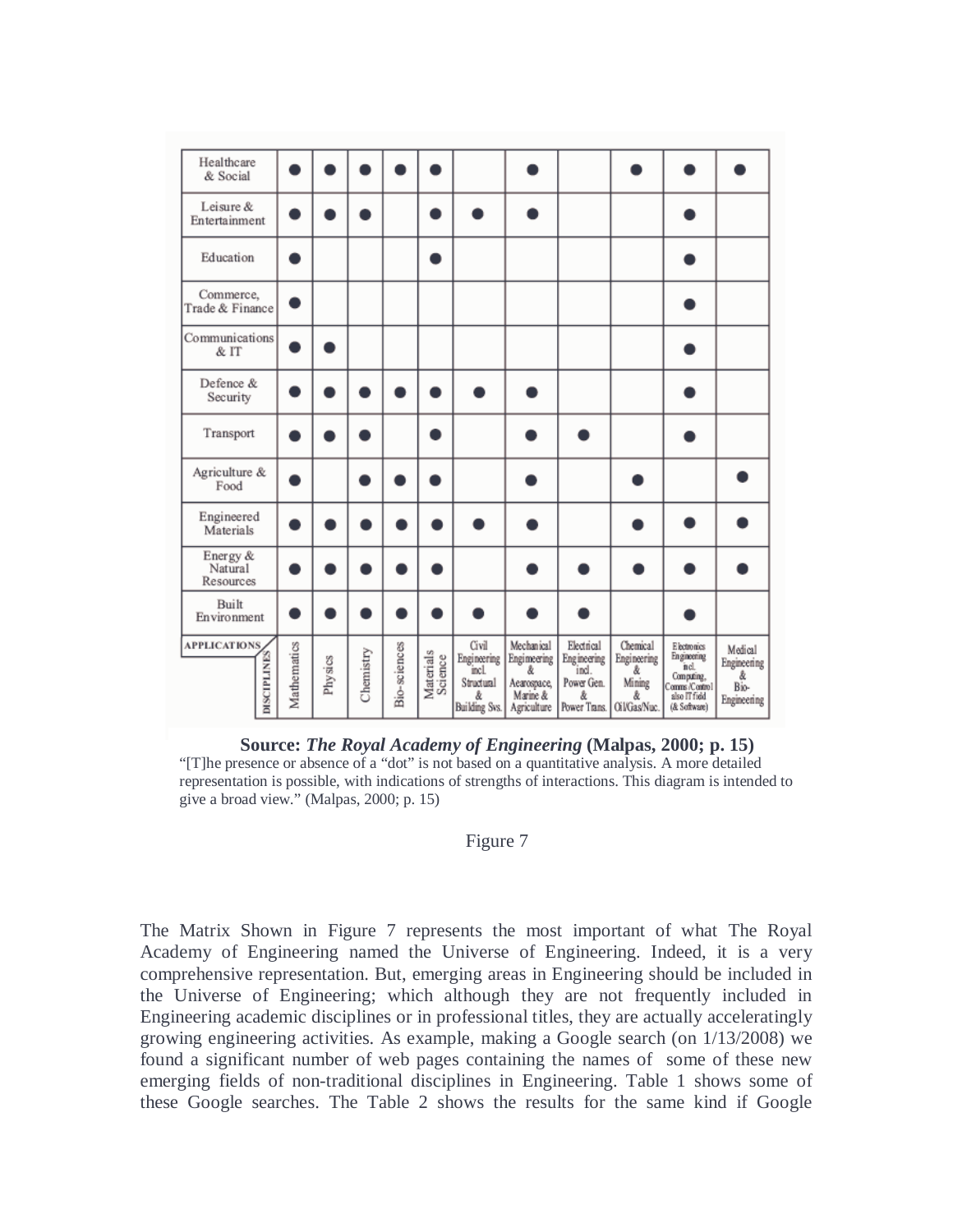searches for traditional engineering disciplines, indicated in the matrix provided by *The Royal Academy of Engineering*; which we reproduced in Figure 7. We can notice from the mentioned tables:

- 1. **Non-traditional** areas or fields of Engineering are mentioned in **16,111,466** web pages, and The average of the traditional number of web pages in which **traditional** Engineering disciplines are mentioned is **10,848,250.**
- 2. The total number of web pages mentioning non-traditional engineering areas overcomes the number mentioning any other traditional engineering discipline.
- 3. Organizational Engineering alone is mentioned by 6,115,000 web pages, which is more than the number of web pages mentioning Electronic Engineering  $(4,400,000)$  and the number of Medical Engineering + Bio-Engineering (705,000). Furthermore, this number is not far from the traditional Engineering average.

Consequently, we propose to add to the disciplines identified by *The Royal Academy of Engineering* the following general engineering fields or areas:

- Organizational and Management Engineering.
- Corporative and Business Engineering
- Social Systems Engineering and Social Technologies and Design.

Engineering activities belonging to each of these areas are certainly mentioned in more than 5,000,000 web pages; which is not very far from the number of web pages referring to traditional Engineering and certainly above the number of web pages referring to some disciplines like Electronic Engineering and Bio-Medical Engineering.

# **Engineering Disciplines and Professional Fields**

We propose the following set of engineering disciplines and professional fields; which are based on what was concluded in *The Royal Academy of Engineering*'s report; the professional fields we proposed above; and Knowledge Engineering, because along with its related sub-areas, is mentioned by more than 1,000,000 web pages and because it is one of the engineering fields growing with one of the most accelerated rate. Furthermore, combining Knowledge Engineering with the highly related field of Knowledge Management we find the astounding number of about 30,000,000 web pages referring to both fields.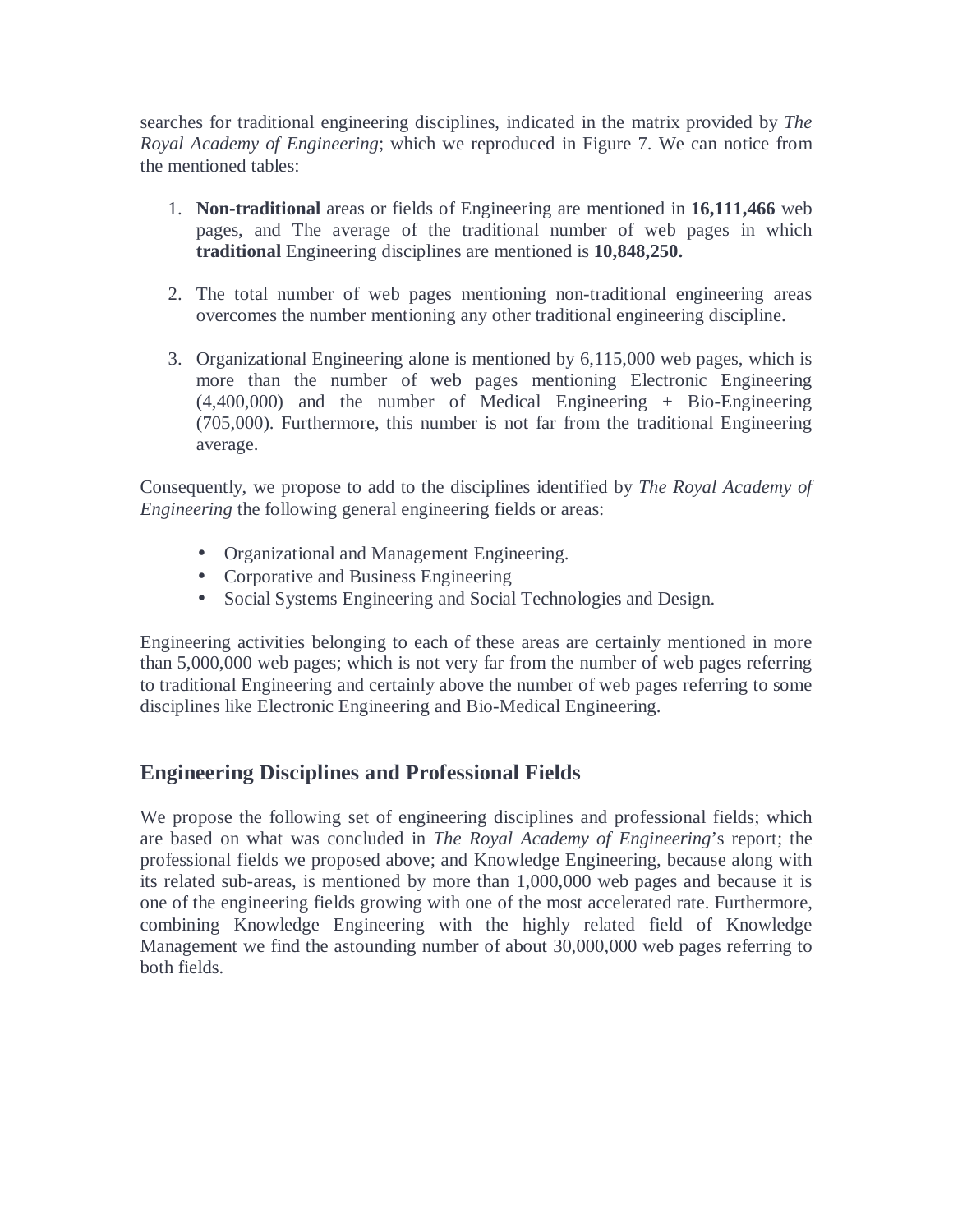| <b>Engineering Field or Area</b>                                                                       | <b>Number of</b><br><b>Web Pages</b> |
|--------------------------------------------------------------------------------------------------------|--------------------------------------|
| Organizational Engineering + Organization Engineering + Organization<br>Design + Organizational Design | 6,115,000                            |
| Social Engineering                                                                                     | 2,130,000                            |
| Re-Engineering                                                                                         | 1,520,000                            |
| Service Engineering + Services Engineering                                                             | 1,307,000                            |
| Business Engineering + Business Re-Engineering + Business Design                                       | 1,201,900                            |
| Social System Engineering + Social Systems Engineering + Societal<br>Engineering + Social Design       | 1,105,785                            |
| Global Engineering                                                                                     | 827,000                              |
| Financial Engineering + Finance Engineering                                                            | 806,000                              |
| Project Engineering                                                                                    | 574,000                              |
| Management Engineering                                                                                 | 403,000                              |
| <b>Business Technologies</b>                                                                           | 308,000                              |
| Method Engineering + Methods Engineering                                                               | 228,200                              |
| Social Technology + Social Technologies                                                                | 207,900                              |
| Team Engineering + Group Engineering                                                                   | 129,400                              |
| Human Resources Engineering + Personnel Engineering + Training Systems<br>Engineering                  | 117,500                              |
| Economic Engineering + Economical Engineering + Economics Engineering                                  | 85,850                               |
| Corporate Engineering                                                                                  | 40,000                               |
| Administration Engineering + Administrative Engineering                                                | 39,500                               |
| Strategic Engineering + Executive Engineering                                                          | 35,000                               |
| Soft-Engineering                                                                                       | 29,100                               |
| <b>Entrepreneurial Engineering</b>                                                                     | 3,090                                |
|                                                                                                        |                                      |
| <b>Total</b>                                                                                           | 17,213,225                           |

# Table 1

| <b>Engineering Discipline</b>                                     | <b>Number of</b> |
|-------------------------------------------------------------------|------------------|
|                                                                   | <b>Web Pages</b> |
| Civil Engineering                                                 | 15,300,000       |
| Mechanical Engineering                                            | 14,600,000       |
| <b>Electrical Engineering</b>                                     | 16,000,000       |
| Electronic Engineering + Electronics Engineering                  | 4,400,000        |
| Chemical Engineering                                              | 9,780,000        |
| Medical Engineering $+$ Bio-Engineering                           | 705,000          |
| Computer Engineering + Information Engineering + Data Engineering | 8,001,000        |
| Software Engineering                                              | 18,000,000       |
|                                                                   |                  |
| <b>Total</b>                                                      | 86,786,000       |
| <b>Average</b>                                                    | 10,848,250       |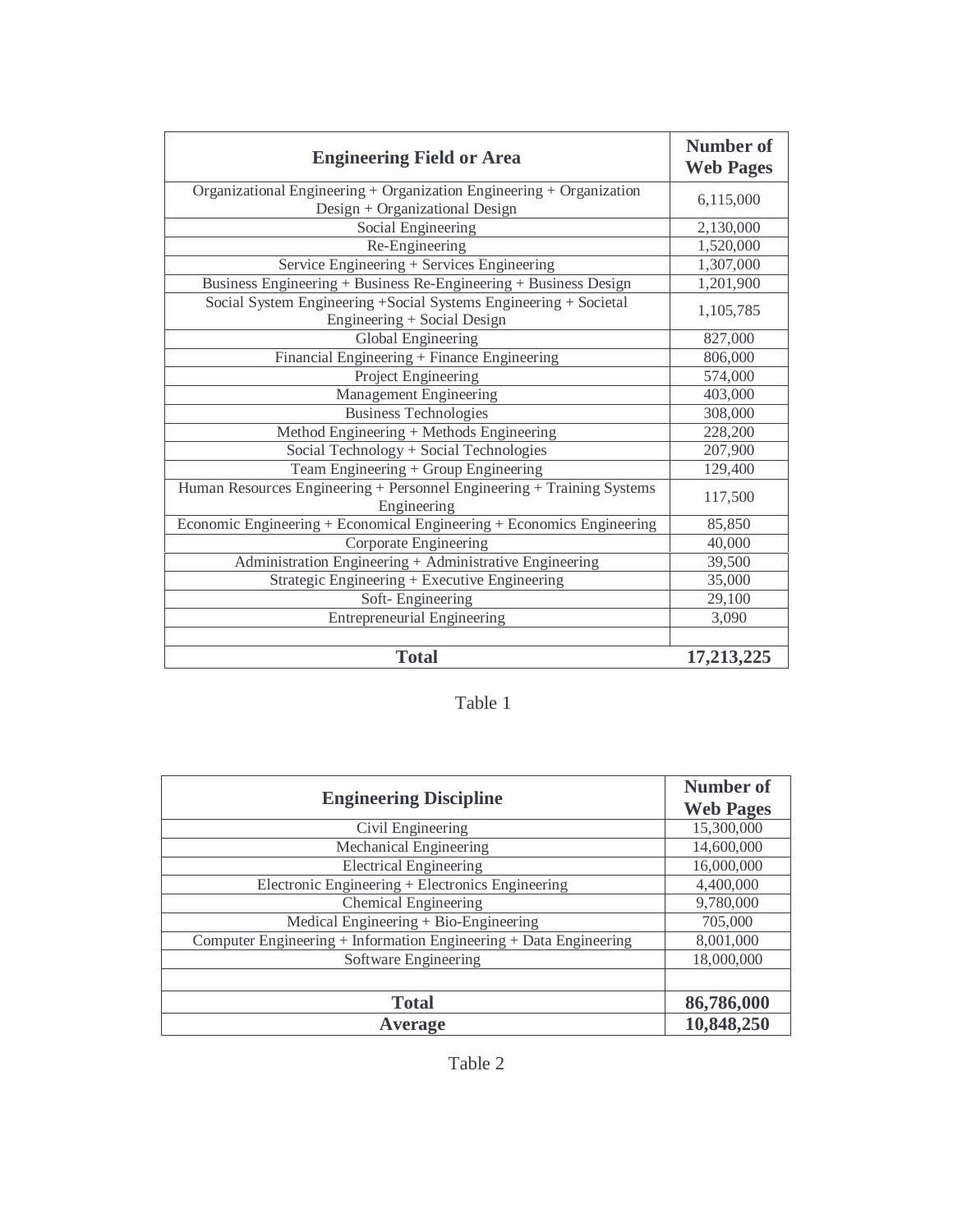**Civil Engineering** including Structural Engineering and Building Services

**Mechanical Engineering** including Industrial Engineering, Operations Research, Aerospace, Marine and Agricultural Engineering, Mechatronics, Robotics

**Electrical Engineering** including Power Generation and Transmission, and Power Systems, Technologies and Economics

**Chemical Engineering** and Mining

**Materials Sciences and Engineering**

**Energy Engineering,** including, Petroleum and Nuclear Engineering, Energy Management Engineering, and Energy Conservation & Energy Efficiency

**Electronics Engineering,** including Communications Systems Engineering and Control

**Computer Engineering**, including Software Engineering, Requirements engineering and Information Systems Engineering and Information Technologies.

#### **Medical Engineering and Bio-Engineering**

**Applied Sciences,** including applications of Mathematics, Physics, Chemistry, Biosciences

**Organizational and Management Engineering**, including Method Engineering, Project Engineering, and Team Engineering.

#### **Knowledge Engineering and Management**

**Corporative and Business Engineering**, including Service Engineering, Entrepreneurial Engineering, Financial Engineering, Administrative Engineering, Economic Engineering, Global Engineering, Business Processes Re-Engineering, Personnel Engineering, strategic Engineering, and Soft Engineering.

**Social Systems Engineering and Social Technologies and Design**, including social technologies, Cognitive Engineering and Human-Systems Integration

## **Engineering Education**

An international study, commissioned by Continental AG, involving eight universities (from six countries in four continents) known for their engineering program, concluded that "[d]espite their diverse histories, cultures, economies, and engineering infrastructures, it is apparent that all six countries recognize **the need for a dramatically different kind of enginee**r and, remarkably, they agree substantially on their desired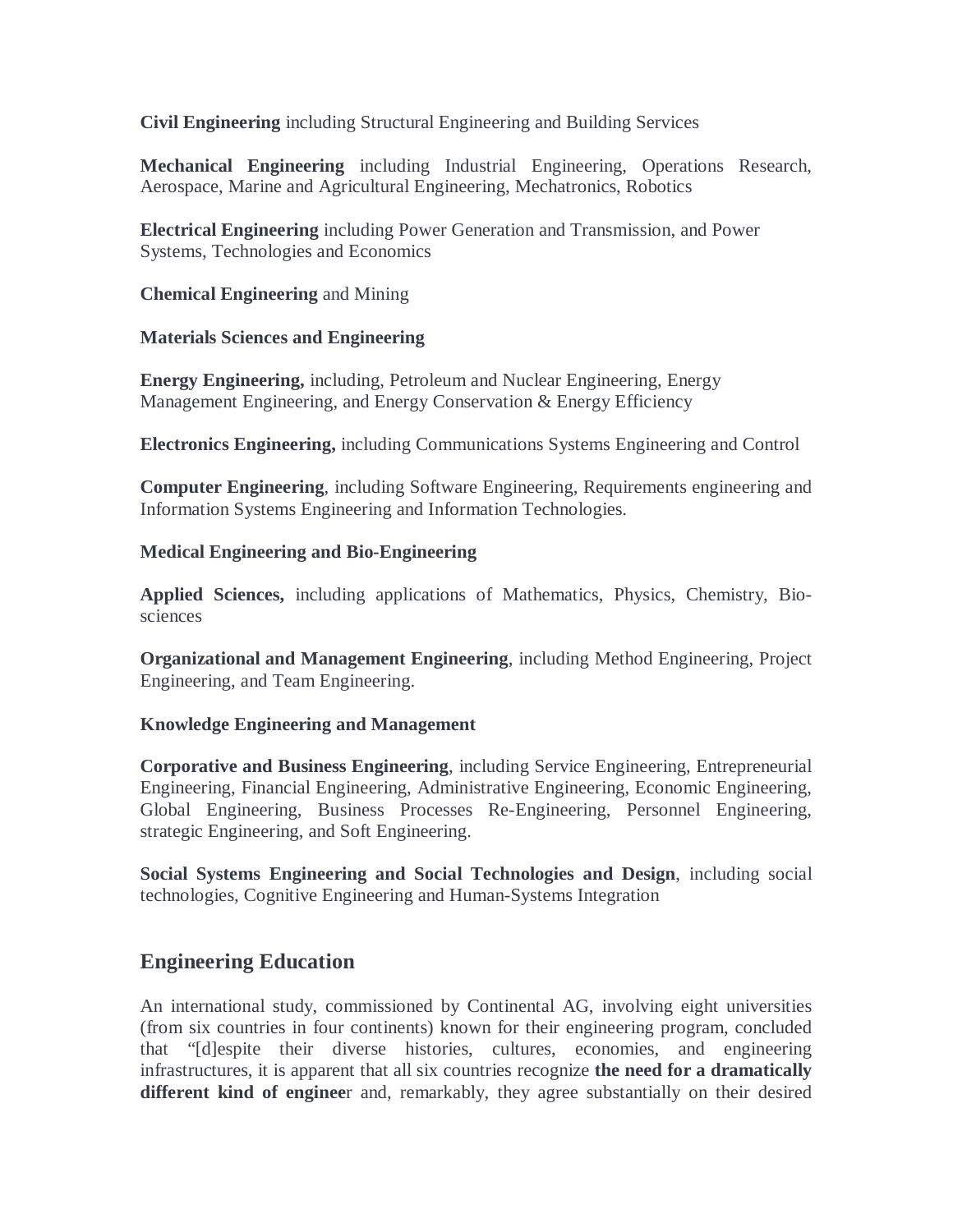traits. **The highly analytical, technically-focused engineering "nerd" is a person of the past**. They seek engineers who are technically adept, culturally aware, and broadly knowledgeable; **engineers who exhibit an entrepreneurial** spirit and who are innovative and lifelong learners; engineers who understand world markets, who know how to translate technological innovation into commercially-viable products and services; and engineers who are professionally nimble, flexible, and mobile. What they seek is a global engineer." (Continental, 2006; p. 32)

An increasing number of authors and engineering educators are urging for a dramatically different kind of engineers. Duderstadt (2008) affirms that "we are attempting to educate 21st-century engineers with a 20th-century curriculum taught in 19th-century institutions." (p. 4).

Richard M. Felder (Hoechst Celanese Professor Emeritus of Chemical Engineering at North Carolina State University) et. al. alert about the deficiency of engineering education and the necessity of a meaningful redirection of it. They affirm that:

"Deficiencies in engineering education have been exhaustively enumerated in recent years. Engineering schools and professors have been told by countless panels and blue-ribbon commissions and, in the United States, by the Accreditation Board for Engineering and Technology that we must strengthen our coverage of fundamentals; teach more about "realworld" engineering **design** and operations, including **quality management**; cover more material in frontier areas of engineering; offer more and better instruction in both oral and written **communication skills** and teamwork skills; provide training in critical and **creative thinking**  skills and problem-solving methods; produce graduates who are conversant with engineering **ethics** and the connections between technology and society." (Felder et. al., 2000; p. 26; emphasis added)

Consequently, attention should be paid to praxis (quality management, communication skills, teamwork skills, ethics, etc) and *techné* (design, creative thinking, problem solving methods, etc.); which combined with a) scientific education (fundamentals), that is predominant in most of present engineering education, and b) more adequate connections between technology and society, would increase the efficacy of engineering activities and processes in meeting their purpose of producing useful things and human benefit.

Passive learning permeates engineering education, but active learning is needed with increasing urgency. Felder et. al. (2000) highlights this issue stating that:

"In the traditional approach to higher education, the professor dispenses wisdom in the classroom and the students passively absorb it. Research indicates that this mode of instruction can be effective for presenting large bodies of factual information that can be memorized and recalled in the short term. If the objective is to facilitate long-term retention of information, however, or to help the students develop or improve their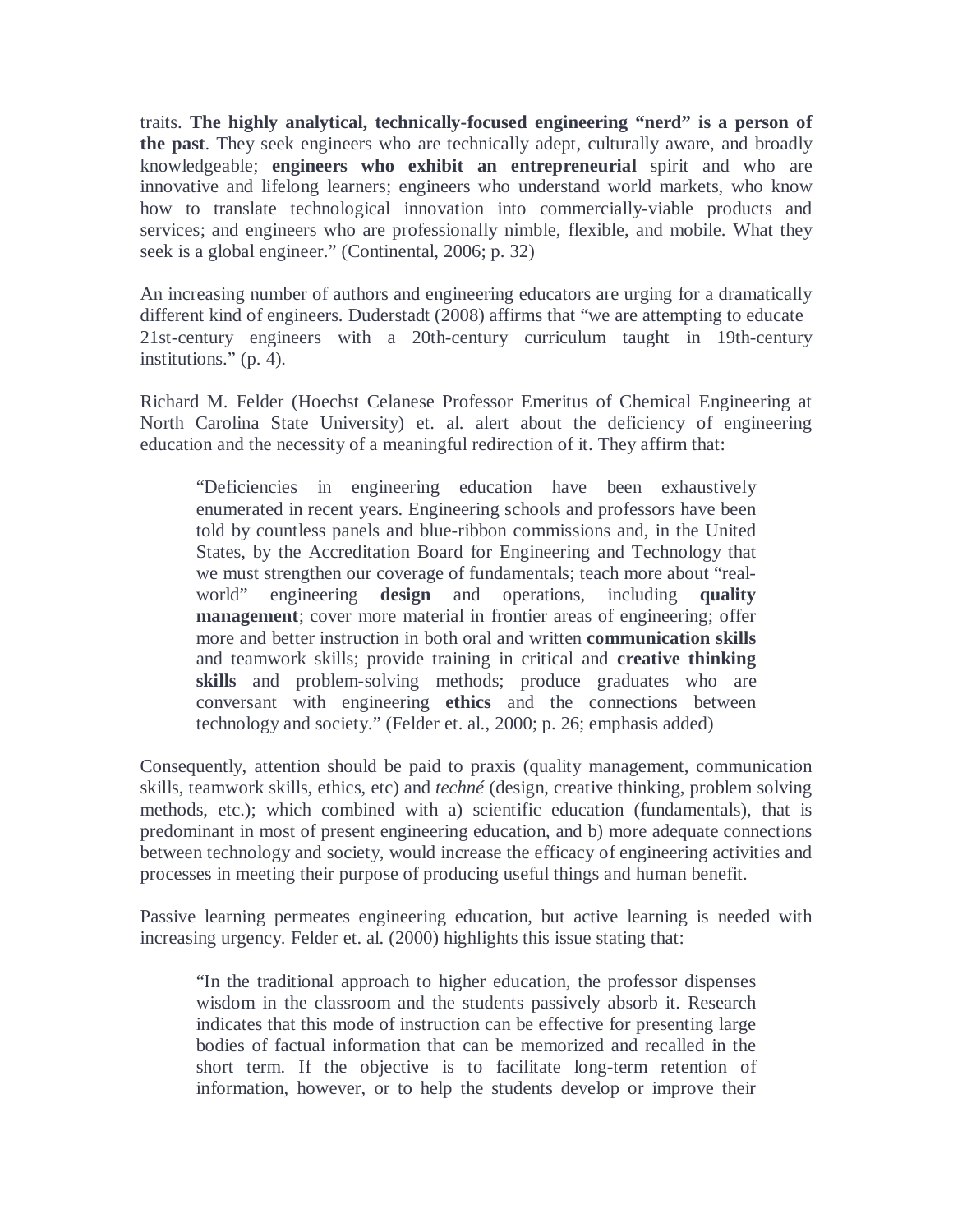problem-solving or thinking skills or to stimulate their interest in a subject and motivate them to take a deeper approach to studying it, instruction that involves students actively has consistently been found more effective than straight lecturing…The challenge is to involve most or all of the students in productive activities without sacrificing important course content or losing control of the class." Felder et. al. (2000; p. 8)

Engineering students should be trained in **productive** thinking, and not just in **deductive** and **inductive** ones, as mostly are done in traditional engineering education. Deductive and inductive reasoning are required for scientific education, but *techné* **and praxis require also productive mental processes**. Design, for example, is not probable without the possibility of producing the mental image of 'what-does-not-exist-yet' and to produce a draft by means of which to communicate this 'not-existent-yet' object, tool, or system to other people. Problem solving processes also require productive mental processes by means of which a 'not-known-before' solution is generated. The production of new ways of doing things because the emergence of unexpected obstacles, impediments, troubles, etc., is frequent in practice. Unexpected problems and obstacles are common in the complex situation that professional engineers are usually immersed in. Consequently, the production method is, for engineers, as necessary and important as the induction and deduction ones. Elsewhere (Callaos, 1995b) we worked out, differentiated and contrasted with more details the methods of induction, deduction and production, associating the last one to Systems Methodology and to Engineering.

# **Globalization and Engineering**

Radical changes are being generated by Globalization, especially with regards to how national economies and transnational corporations around the Globe are designing, producing, distributing and consuming products and services. Engineering activities are at the heart of these changes, producing these changes and being affected by them. Engineers need to be acquainted or, at least, aware, with cultures for an adequate design of product and services for global markets. Consequently, they are required to work with multi-cultural (not just multi- and/or inter-disciplinary) teams, and to be geographically and/or virtually mobile.

This clearly new engineering situation raises many questions, among which are the following:

- What impact Globalization will have on higher education, in general, and what specific impact will have on engineering education?
- How engineering education should change in order to meet the requirements of inevitable growing demand of Global Engineering.
- What skills are required to be a global engineer, beside the skills needed for a good engineer?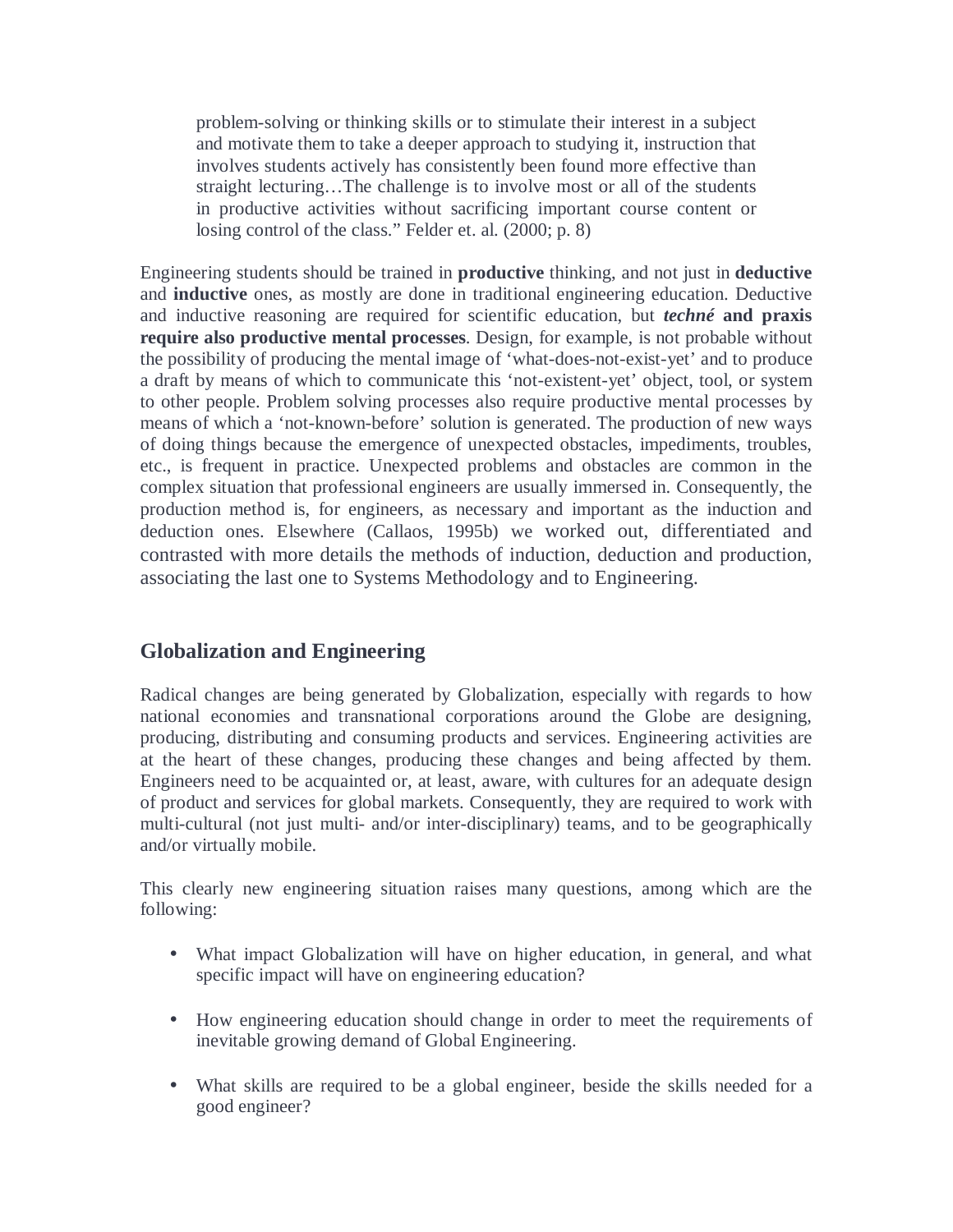- Can engineering educators identify the educational requirements for global engineers without being involved in Global Engineering or, at least, in academic globalization?
- How awareness regarding this problematic situation (requiring urgent solutions) can be instilled in engineering academics? Should professors in engineering areas first get the skills the global engineers they are forming should have?
- How engineering academics should be prepared (meta-prepared) in order to prepare the New Global Engineer?
- What kind of relationships should be maintained among Academy, Industry, and Government in order to facilitate preparation of the global engineer?
- Would Globalization lead to an augmenting status gap between engineers, globally savvy, and good engineers who are not? Would this lead to an increase in unemployment for those engineers who are not prepared, via education or professional praxis, to deal with the changes that globalization is generating in their field of practice?
- What kind of researchers are the adequate ones to find answers to these kinds of questions?
- Is traditional Engineering research adequate for the emerging Global Engineering? If not, which would be the characteristics of the probably emerging new research in engineering?

"Many of today's global challenges can only be addressed through engineers working collaboratively in international networks. Yet the complex phenomenon of globalization and its impact on engineering practice is often not well understood nor well integrated into engineering programs… **engineering education worldwide is not providing an adequate supply of globally prepared engineers**. The ability to live and work in a global community is  $-$  today  $-$  an important requirement for engineering graduates. They need to have broad engineering skills and know-how, and to be flexible and mobile, and able to work internationally." (Continental, 2005; p.1; emphasis added)

**Necessary Changes:** As we indicated above "major changes will be necessary in engineering practice, research, and education in the century ahead, changes that go far beyond conventional paradigms. (Duderstadt, 2008, p. 2) Some of the changes required with high priority are, according to different authors, the following;

• "Both new technologies (e.g., info-bio-nano) and the complex mega systems problems arising in contemporary society require highly **interdisciplinary**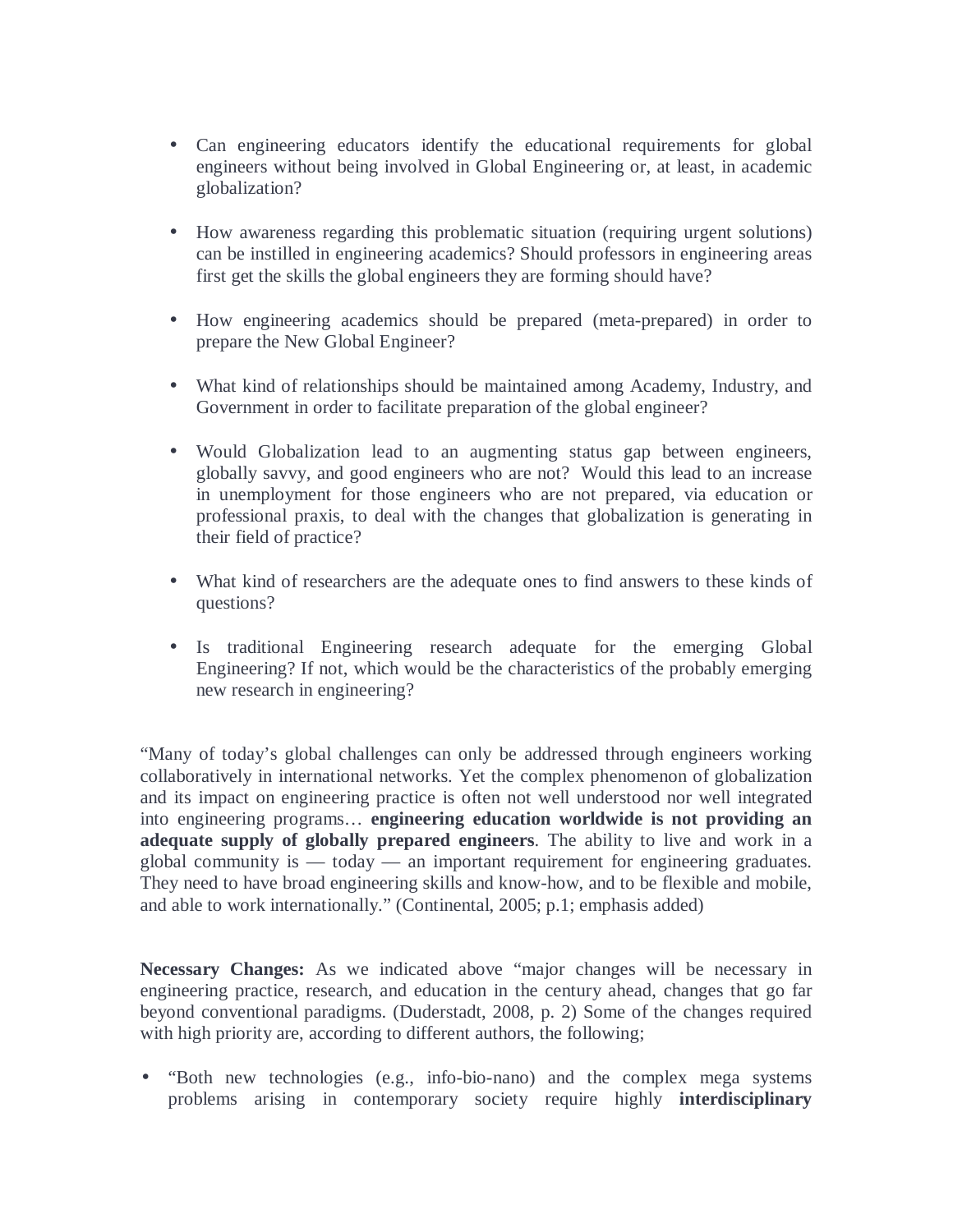**engineering** teams characterized by broad intellectual span **rather than focused practice within the traditional disciplines**." (Duderstadt, 2008, p. 2; emphasis added)

- "Industry needs a new breed of engineer: technically broad, commercially savvy, and globally adept." (Wennemer and Sattelberger, 2006)
- "[K]nowledge of the fundamentals and dynamics of globalization as well as opportunities to become immersed in study, work, or research abroad are key elements that should be integrated into engineering programs." (Continental, 2006; p.2)
- **"There is an urgent need for research on engineering in a global context."**  (Continental, 2006; p.2; emphasis added by Continental)

# **Meta-Engineering**

Meta-Engineering seems to be highly desirable and important in order to engineer the required improvements in **present** engineering activities and/or to engineer the new paradigm required, in the **future**, for the preparation of global engineers.

We are using the term "Meta-Engineering" as a general concept, not with any specific or instrumental meaning.

Some authors use the term "Meta-Engineering" to refer to systems or software that support engineering activities. Enright et. al. (2002), for example, refer to a software development Framework, named *Rapid Realtime Development Environment* (GRRDE), as a "sort of meta-engineering" and indicate that they are referring to "meta-engineering" as "the engineering of an *engineering process*" (p. 52). This meaning is among the most comprehensive ones in the literature. But, from our perspective, it might be understood as referring to just one of the three dimensions we identified as defining the engineering activities.

Dennett (1996) defines Meta-Engineering as "the investigation of the most general constraints on the processes that can lead to the creation and reproduction of designed things." (p. 227). He affirms that "rules of designing [as] the imperatives of metaengineering that govern the process by which could, in practice, be created." (p. 222).

Meta-Engineering includes, but it is not limited to, the following activities:

- Meta-design, the design of designing methods and methodologies, is an essential part of Meta-Engineering.
- Conception, creation and structuring and engineering meta-methodologies, or methodologies for engineering processes is also essential to meta-engineering.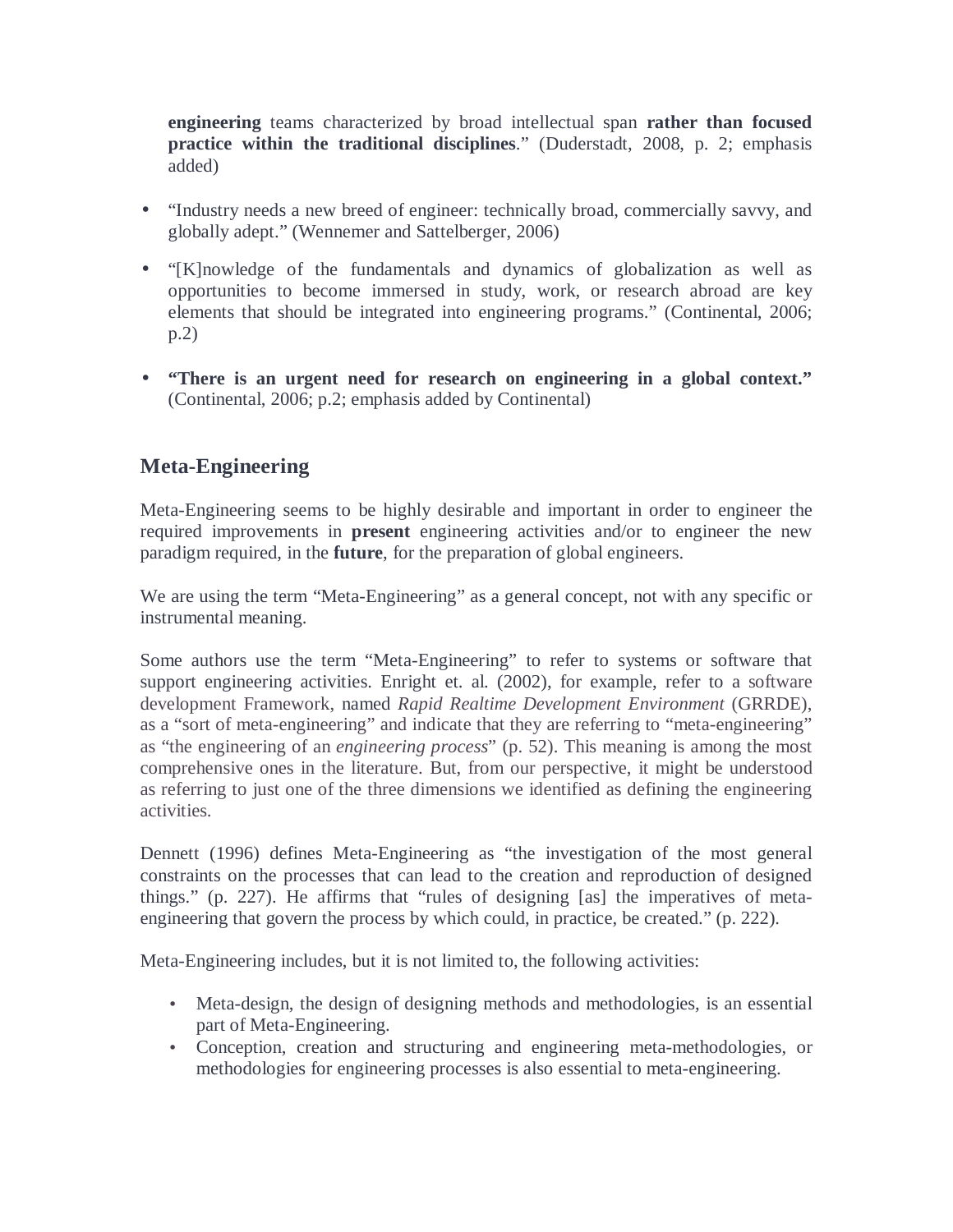• Reverse engineering methodologies and activities might also be thought as metaengineering thinking or practice.

In www.MetaEngineering.org (accessed on January 2, 2008) we find the following affirmation, which some people might take as definition:

"MetaEngineering is the study and refinement of the technology development process. It has three aims:

- 1. To provide the means to better delineate design spaces and facilitate their exploration.
- 2. To identify and optimize bottlenecks in the evolution of technology.
- 3. To identify technological design patterns to support re-use at an abstract level, and to characterize their conditions for applicability."

This obviously is describing the aims of the organization named MetaEngineering, but is does not define the concept or the practice of Meta-Engineering. The aims of the organization MetaEngineering might be taken as meta-engineering activities, but they do not define Meta-Engineering. 'A is B' does not necessarily means that 'B is A'. So, even if the "set 1,2, and 3" (above) is Meta-Engineering, we cannot conclude that Metaengineering is "set 1,2, and 3".

This kind of confusion, based on implicitly equating 'A is B' with 'B is A' could create undesirable confusions, miscommunications and misunderstanding. Regretfully, the example we referred to above is not the only one that might be found.

John Wollenburg Sias (2005) affirms, in his Ph. D.'s dissertation, that "[d]esign of a successful EPIC [Explicitly Parallel Instruction Computing] compiler is better described as a problem of **meta-engineering (of producing a system to engineer workable solutions in complicated situations)** rather than one of optimization" (p. 16; emphasis added). We should make two comments regarding the way John Wollenburg Sias describes what he means by "meta-engineering" with the remark he made between parentheses:

- 1. If he is using the word "system" in its most general sense, as to include technologies, methods, human systems, etc. then his meaning of "metaengineering" is not a specific one. If he means a "computer system" or a "software system" then what he is referring to is meta-engineering, but metaengineering is definitely not what he is referring to. The alert we referred to above can also be applied here: 'A is B' should not be confused with 'B is A'. Genres should not be confused with their species.
- 2. The phrase "workable solutions in complicated situations" could be quite ambiguous, especially with regards to "complicated situation". There is no practical way of knowing when a situation is "complicated" and when it is not. "Complications" is a matter of degree, which depends on the perceiver of the situation.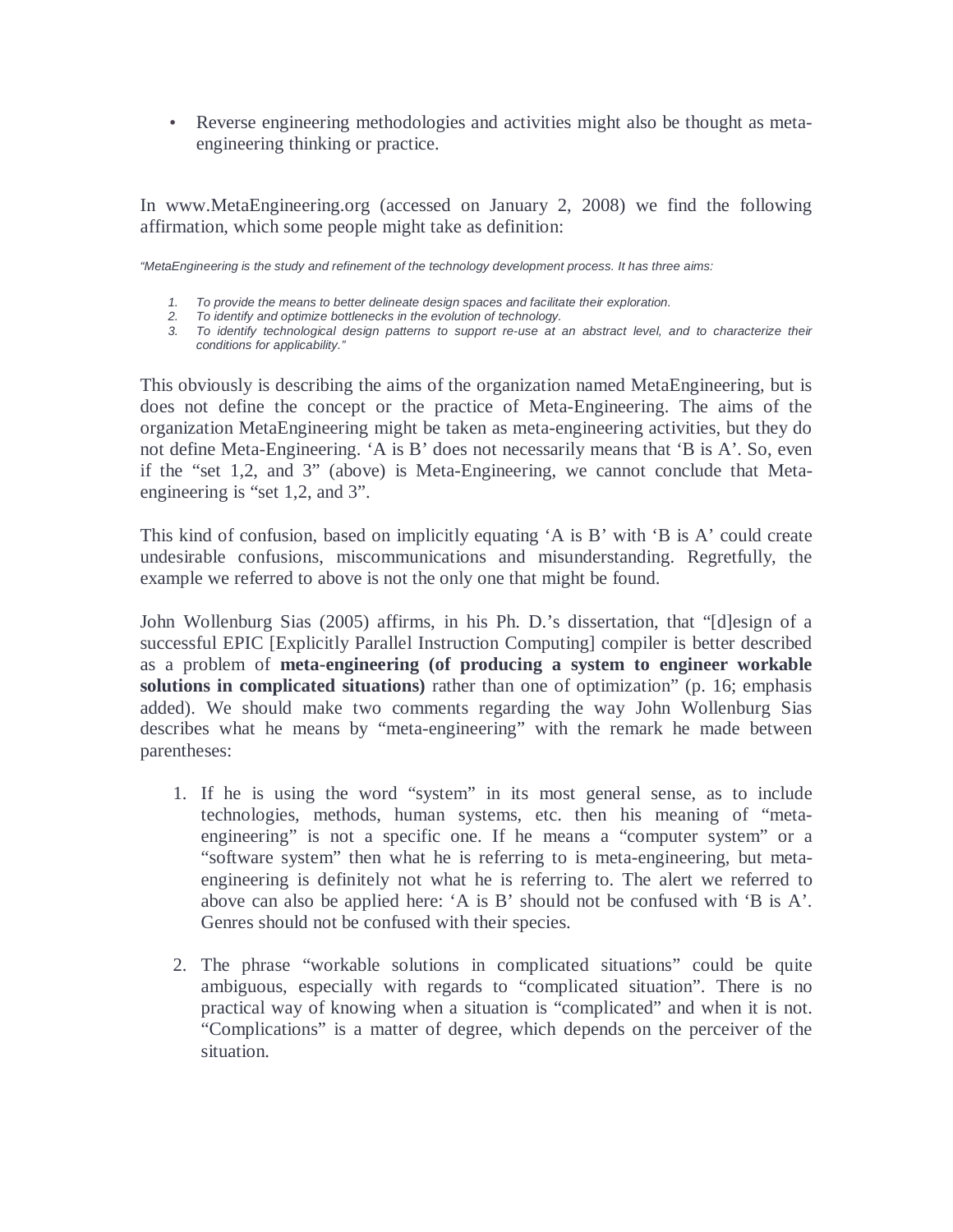Having made these alerts about the confusion potential regarding how "metaengineering" might be used, Let us give some examples of meta-engineering before proceeding with a more analytical perspective of this concept, or notion.

Meta-Engineering is sometimes used in the programming languages and software literature. Consequently this is an adequate domain to provide some examples. Metasoftware is the kind of software that support software development and, hence, Software Engineering. Consequently, Meta-Software Engineering (to engineer software for software engineering or for software engineering support) might be seen as an example of Meta-Engineering.

D'Hondt et. al. (2003), in a paper related to computer languages arrive to just one conclusion stating: "we can go one step further and examine whether we cannot use a software engineering approach to language engineering: establish interpreters for specific programming paradigms as a kind of reusable components and wire them together using a coroutine based glue language. At the very least this should illustrate that **software meta-engineering and meta-software engineering are but two sides of the same coin.** Experiments are underway." (p. 5; emphasis added)

Other examples of Meta-Engineering are the following:

- The Design of Computer Aided Design (CAD) is a Meta-Engineering activity if it is oriented to Engineering Design.
- The design of methodologies for Engineering Design is a Meta-Engineering design activity.
- The design of Computer Assisted Manufacturing (CAM) in Industrial engineering.
- Knowledge Engineering is a Meta-Engineering activity if it is oriented to capture, represent and transmit Engineering Knowledge.
- Education Engineering applied in Engineering education.
- Organizational Engineering applied in Engineering Organizations.

Now, based on the essential definition we indicated above with regards to Engineering, let us derive an analytical definition of Meta-Engineering.

We proposed above that "Engineering is the development of new Knowledge (*scientia*), new 'made things' (*techné*) and/or new ways of working and doing (*praxis*) with the purpose of creating new **useful** products (artifacts) or services." Consequently, we can now propose that: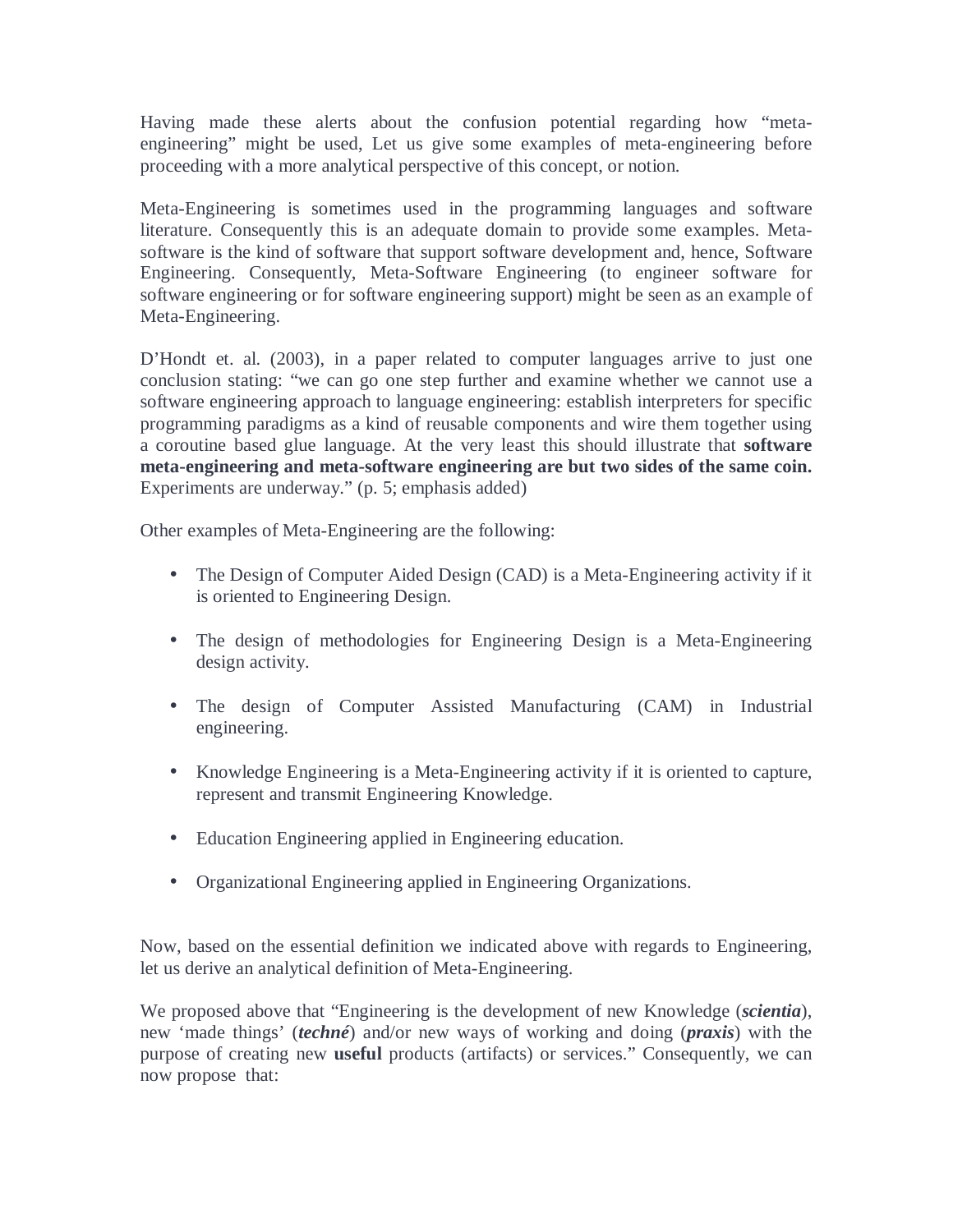Meta-Engineering is the development of new Knowledge (*scientia*), new 'made things' (*techné*) and/or new ways of working and doing (*praxis*) with the purpose of creating new **useful** products (artifacts) or services **for engineers or engineering organizations.**

As we indicated above, engineering activities have three dimensions: *scientia, techné* and *praxis*. Meta-engineering has the same three dimensions, but at a second level. Table 3 shows lists of representative but not comprehensive, and not excluding, meta-engineering activities or products, as related to their application in Engineering, in general.

If we want to be a little more specific, or analytic, we may also discompose engineering activities in their respective three dimensions. Consequently, each of the three dimensions of the meta-engineering level might apply to the three dimensions of the engineering level, generating  $3 \times 3 = 9$  dimensions or kinds of meta/engineering activities. Table 4 shows representative, but not excluding, examples of the nine kinds of meta-engineering activities.

| Meta-<br><b>Engineering</b><br><b>Dimension</b> | <b>Application in Engineering</b>                                                                                                                                                                                                                                                                                                                                                                                                    |  |  |  |
|-------------------------------------------------|--------------------------------------------------------------------------------------------------------------------------------------------------------------------------------------------------------------------------------------------------------------------------------------------------------------------------------------------------------------------------------------------------------------------------------------|--|--|--|
| <i><u><b>Scientia</b></u></i>                   | Engineering Science: a good example is Simon's "The Sciences of the<br>Artificial". The science of Design. Applied Science to Engineering<br>Problems and Activities. Empirical Studies of Engineering Practice.<br>Abstract and Inductive Reasoning Applied to Engineering Practice.<br>Engineering Philosophy. Philosophy of Technology.                                                                                           |  |  |  |
| <b>Techné</b>                                   | Technological Support for Engineering Practice. Engineering<br>Decision Support Systems. Computer Assisted Engineering Design.<br>Meta-Software Engineering. Meta-methodologies. Re-inventing<br>Engineering. Re-inventing Engineering Education. Meta-Design.<br>Designing Engineering Organizations. Designing Quality Control for<br>Engineering Activities.                                                                      |  |  |  |
| <b>Praxis</b>                                   | Engineering Practice. Engineering Profession. Engineering<br>Entrepreneurs. Ethical Engineering. Ethical Design. Engineering<br>Thinking. Engineering Doing. Engineers as Agent of change.<br>Engineering Education. Engineering Training. Engineering<br>Praxiology. Technological Transfer. Engineering Consulting.<br>Engineering Action-Research. Action-Design. Engineering Action-<br>Reflection. Engineering Action-Learning. |  |  |  |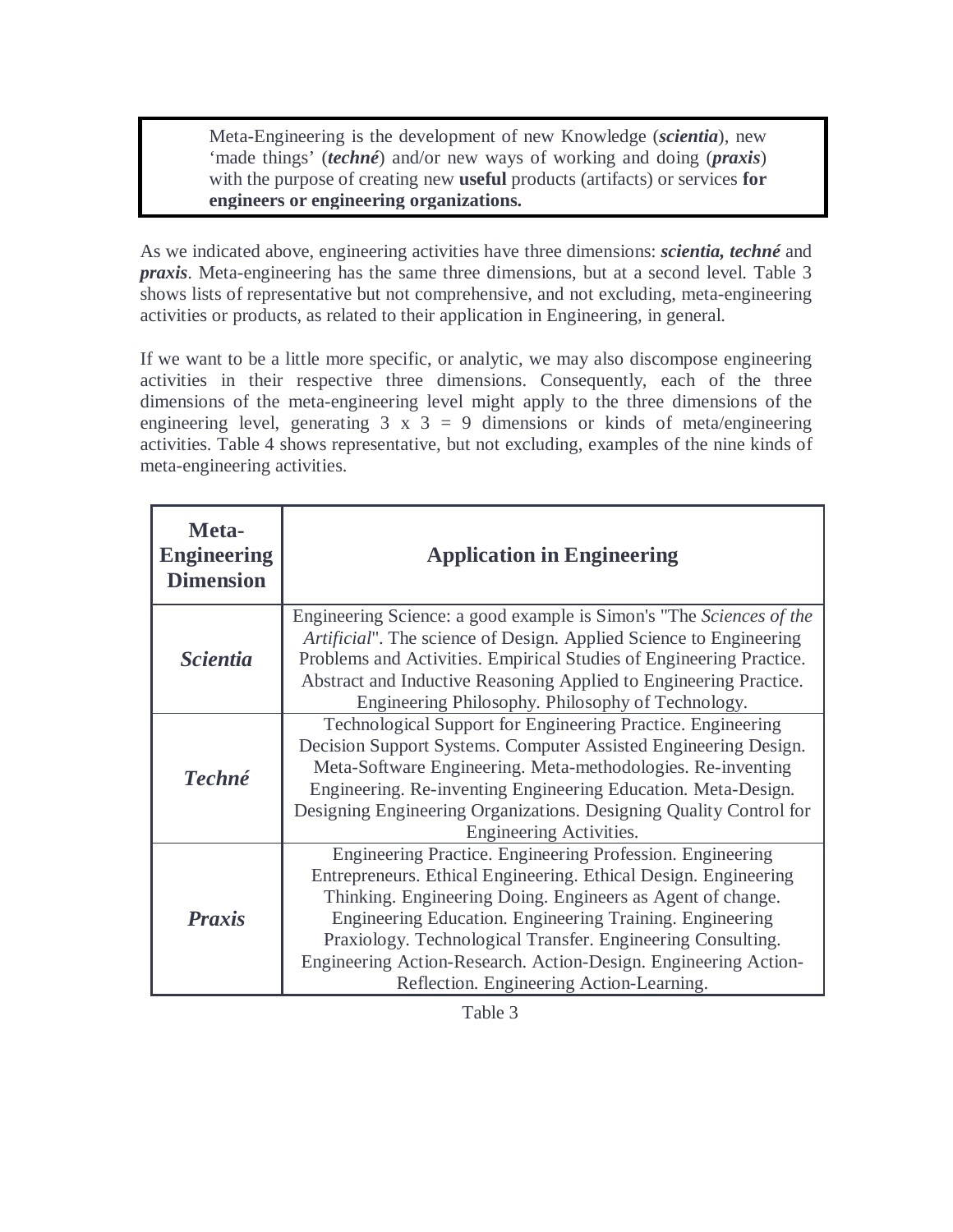| Meta-                         | <b>Engineerring</b>                                             |                                                                        |                               |  |  |  |  |  |
|-------------------------------|-----------------------------------------------------------------|------------------------------------------------------------------------|-------------------------------|--|--|--|--|--|
| <b>Engineering</b>            | <b>Scientia</b>                                                 | <b>Techné</b>                                                          | <b>Praxis</b>                 |  |  |  |  |  |
| <i><u><b>Scientia</b></u></i> | <b>Engineering Science</b><br>and Meta-Science                  | Simon's "Science of<br>the Artificial".<br>Philosophy of<br>Technology | Praxiology                    |  |  |  |  |  |
| <b>Techné</b>                 | <b>Scientific Engineering</b><br>Technologies                   | Meta-Techniques and<br>Meta-Technology                                 | Methods and<br>Methodologies. |  |  |  |  |  |
| <b>Praxis</b>                 | Scientific Ethic and<br>Scientific Methods<br>and Methodologies | Technological Praxis,<br>Ethics and<br><b>Effectiveness</b>            | Meta-Praxis                   |  |  |  |  |  |

Table 4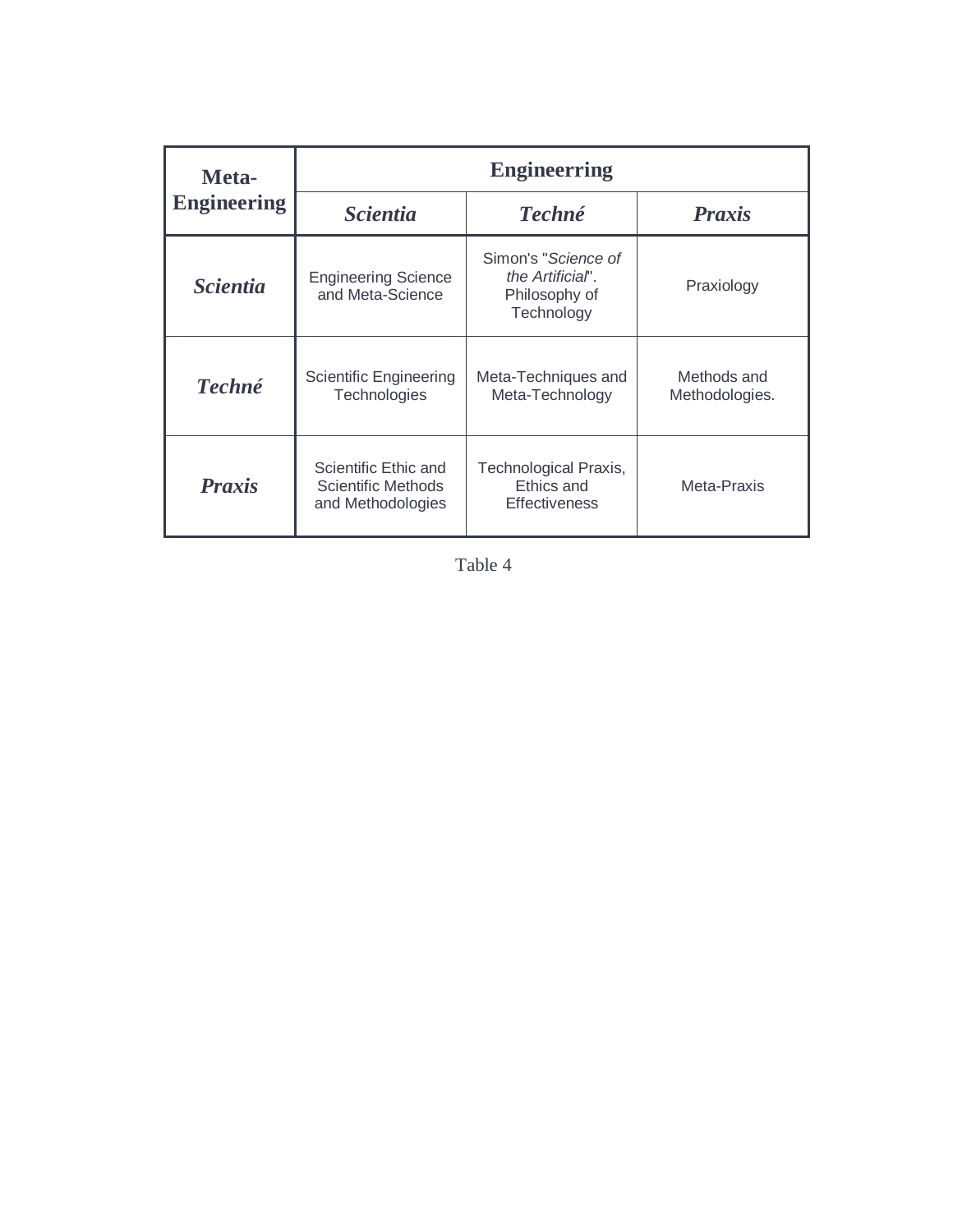#### **References**

Ackoff, R.L., 1962, *Scientific Method: Optimizing Applied Research Decisions*. New York: John Wiley and Sons.

Aleksander,I, 2006, *What Is Engineering?* The Royal Academy of Engineering, Philosophy of Engineering, Monday, 27 March 2006; pp. 2-6. Accessed on December 15<sup>th</sup>; available at December  $15<sup>th</sup>$ ; available at http://www.raeng.org.uk/policy/philosophy/pdf/Transcript\_of\_Presentations\_on 27\_March.pdf (Accessed on December 30, 2007)

Alvarez de Lorenzana, J. M., 1987, "On Evolutionary Systems". *Behavioral Science*, Vol. 32: 19-33.

- Benner, P., 1984, *From Novice to Expert: Excellence and Power in Clinical Nursing practice*; London: Addison-Wesley
- Biggs, J. B. and Telfer, R., 1987, *The Process of Learning*; Sydney: Prentice-Hall.
- Bridgman, P.W., 1927, *The Logic of Modern Physics*; New York: The Macmillan Co.
- Bridgman, P.W., 1938, "Operational Analysis", *Philosophy of Science*, Vol.5: 114-131.
- Bucciarelly, L. L., 2003, *Engineering Philosophy*, the Netherlands: Delft University Press.
- Callaos, N., 1995a, "Significado de definición," *Metodología Sistémica de Sistemas*, Caracas: Universidad Simón Bolivar. (Research done to ascend to the highest academia rank in the University), pp. 35-100
- Callaos, N., 1995b, "Inducción, Deducción y Producción," *Metodología Sistémica de Sistemas*, Caracas: Universidad Simón Bolivar. (Research done to ascend to the highest academia rank in the University), pp. 203-234
- Canadian Council of Professional Engineers, 1993, *The Canadian Engineering Qualification Board, 1993 Annual Report*, also in "Guideline on the Definition of the Practice of Professional Engineering," *The Canadian Engineering Qualification Board;* available at http://www.engineerscanada.ca/e/files/guideline\_definition\_with.pdf at (Accessed on December 27, 2007)

Churchman, C.W., 1971, *The Design of Inquiring Systems*. New York: Basic Books Inc., Pub.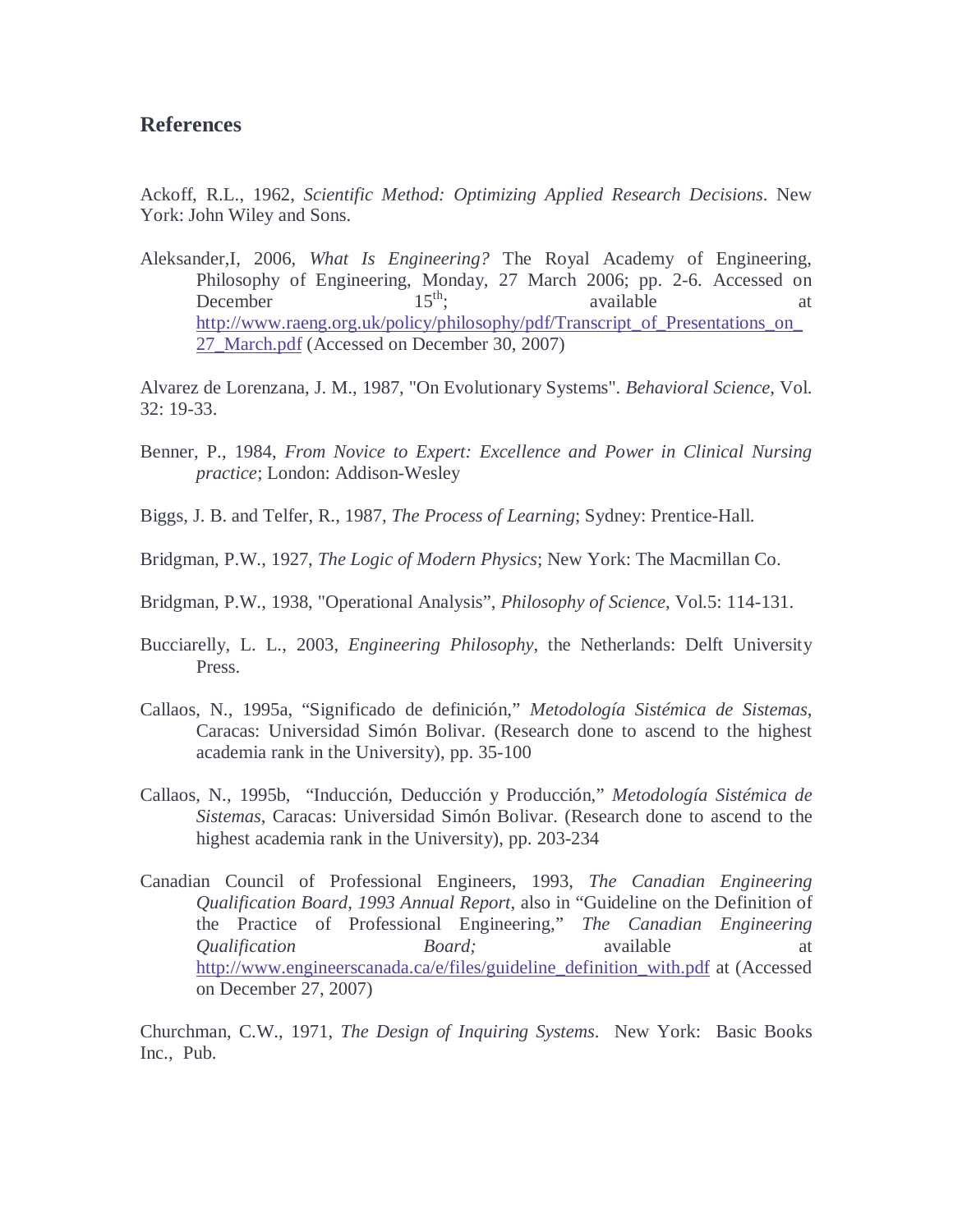- Continental AG, 2006, *In Search of Global Engineering Excellence: Educating the Next Generation of Engineers for the Global Workplace*. Hanover, Germany, Continental AG. Available at http://www.conti-online.com (Accessed on December 30, 2007)
- Corominas, J., 1990, Breve diccionario Etimológico de la Lengua Castellana; Madrid: Gredos.
- Davis, M., 1998, Thinking Like *an Engineer: Studies in the Ethics of a Profession*; Oxford University Press.
- D'Hondt, T., Gybels K., D'Hondt, M., and Peeters A., 2003, *Linguistic Symbiosis through coroutined interpretation,* Computer Science Department, Vrije Universiteit Brussel, Pleinlaan 2,1050 Brussels, Belgium. Available at http://prog.vub.ac.be/Publications/2003/vub-prog-tr-03-10.pdf (accessed on January 14, 2008) http://prog.vub.ac.be/Publications/2003/vub-prog-tr-03-10.pdf
- Duderstadt, J. J., 2008, *Engineering for a Changing World: A Roadmap to the Future of Engineering Practice, Research, and Education*; The Millennium Project, The University of Michigan.; available at the available at the set of  $\alpha$ http://milproj.ummu.umich.edu/publications/EngFlex\_report/download/EngFlex %20Report.pdf (Accessed on December 30, 2007)
- Duhem, P., 1914, *The aim and structure of physical theory.* [Reprinted by Princeton University Press 1954]
- Enright, J. P., Sedwick, R. J. and Miller, D. W., 2003, "High-Fidelity Simulation for Spacecraft Autonomy Development," Canadian Aeronautics and Space Journal, Vol. 48, No. 1, March 2002, pp. 51-59.
- Felder, R. M. Wood, D. R., Stice, J. E., and Rugarcia A., 2000, "The Future of Engineering Education II. Teaching Methods That Work," *Chemical Engineering. Education, 34*(1), pp. 26–39; available at http://www4.ncsu.edu/unity/lockers/users/f/felder/public/ (Accessed on December 30, 2007)
- Fenstermacher, K. D., 2005, 'The tyranny of tacit knowledge: What artificial intelligence tells us about knowledge representation," *Proceedings of the 38th Hawaii International Conference on System Sciences*; pp. 1-10
- Ferrater-Mora, J., 1969, *Diccionario de Filosofía*; Buenos Aires: Editorial Sudamericana.
- Goldman, S. L., 2004, "Why we need a philosophy of engineering: a work in progress," Interdisciplinary Science Reviews, Volume 29, Number 2, June 2004 , pp. 163-  $176(14)$ ; available at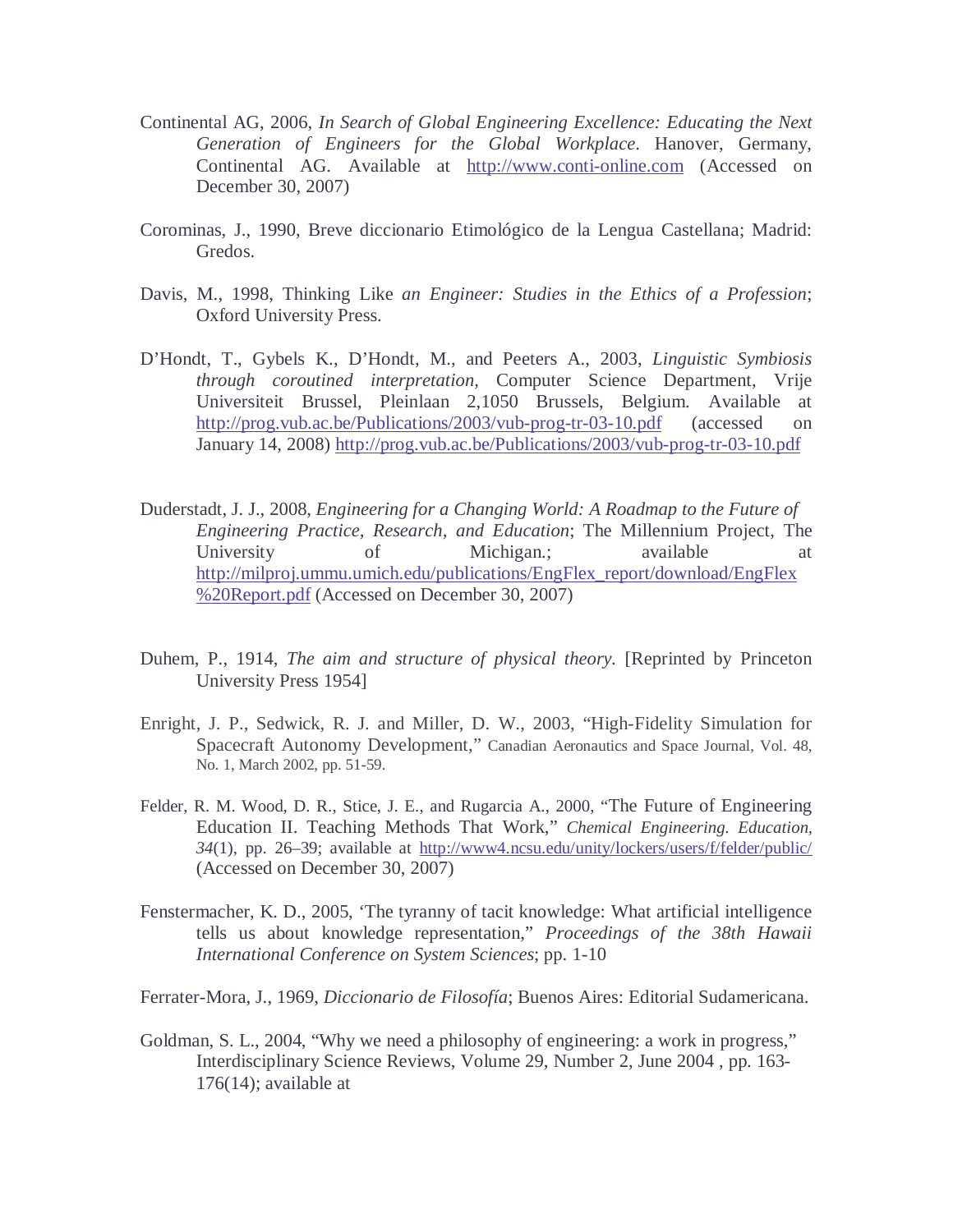http://www.ingentaconnect.com/content/maney/isr/2004/00000029/00000002/art0 0007 (Accessed on January 15th, 2008).

- Hawley, F., 2006, *What Is Engineering?* The Royal Academy of Engineering, Philosophy of Engineering, Monday, 27 March 2006; pp. 6-9; available at http://www.raeng.org.uk/policy/philosophy/pdf/Transcript\_of\_Presentations\_on\_ 27\_March.pdf (Accessed on December 15th, 2008).
- Herschbach, D. R., 1995, "Technology as Knowledge: Implications for Instruction," *Journal of Technology Education,* Volume 7, Number 1, Fall.
- Heron, J., 1981, "Philosophical bases for a New Paradigm." In *Human Enquiry: a Sourcebook of New Paradigm research* (P. Reason and J. Roan, eds.); Chichester: Wiley; pp.19-35.
- Higgs, J. and Titchen, A, 2000, "Knowledge and reasoning," in Higgs, J. and Jones, M., (Eds.) *Clinical Reasoning in the Health Professions*; Edinburgh: Butterworth and Hinemann; pp. 23-32
- Hoad, T. F., 1993, *The Concise Oxford Dictionary of English Etymology*; Oxford: Oxford university Press
- Holt, T., 2006, "Types of Knowledge: Personal Knowledge," available at www.theoryofknowledge.info/propositionalknowledge.html (Accessed on January 2, 2008)
- Laszlo, E., 1987, "Evolution: The New Paradigm", *World Futures*, Vol. 23: 151-160.
- Jarvie, I. C., 1998, "Popper Karl Raimund," in in *Routledge Encyclopedia of Philosophy* (E. Craig, General Editor); London and New York: Routledge; vol. 7; pp.533-540.
- Keith, G., 2006, *Philosophy of Engineering*, London: The royal academy of Engineering.
- Lipton, P., 2005, "The Medawar Lecture 2004: The truth about science," *Philosophical Transactions of the Royal Society B*., 360, pp. 1259-1269; also available at http://journals.royalsociety.org/content/qrb52v0ebbw08cnr/fulltext.pdf (Accessed on January 15, 2008)
- Malpas, R., 2000, *The Universe of Engineering: A UK Perspective*, Royal Academy of Engineering, June 2000.
- McCarthy, N., 2006, "Philosophy in the Making", *Ingenia*, issue 26, March, 2006; pp. 47-51.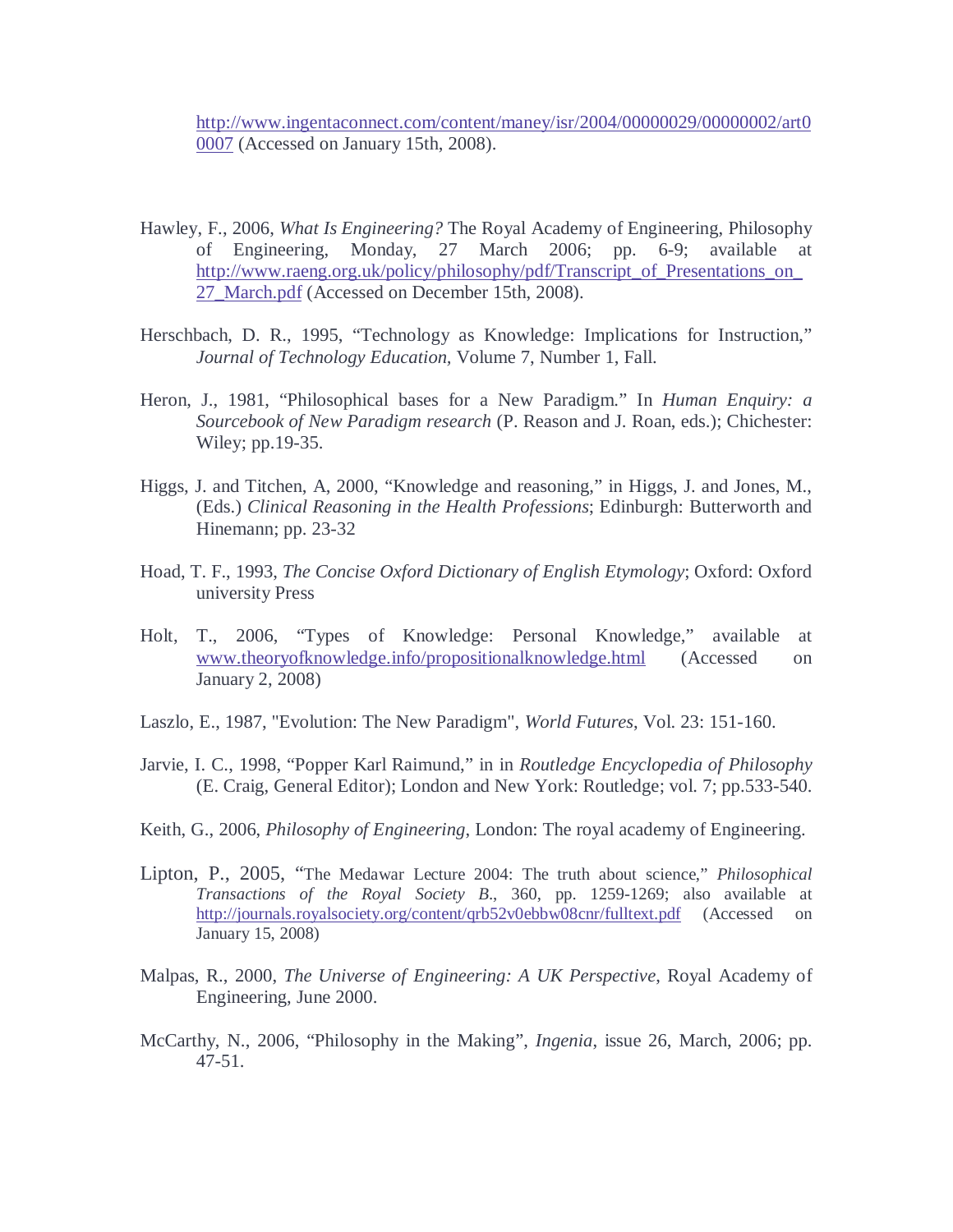- McGinn, R.E.,1978, "What is technology?" *Research in Philosophy and Technology, 1*,179-197.
- Mitcham, C.,1978, "Types of technology," *Research in philosophy and technology, I*, 229-294.

Navarte, C., 1981, *Problemas de Método y Teoría*. Santiago de Chile: Universidad de Chile.

- Norman, D. A., 2007, *The Design of Future Things*; Basic Books.
- O'Neil, J., 1998, "Theory and Practice," in *Routledge Encyclopedia of Philosophy* (E. Craig, General Editor); London and New York: Routledge; Vol. 9, pp.356-359.
- Parry, R., 2003, "Epistêmê and Technê," Stanford University. Last accessed: December 23, 2007; available at http://plato.stanford.edu/archives/sum2003/entries/episteme-techne. (Accessed on December 30, 2007)
- Perrin, J., 1990, "The inseparability of technology and work organization," *History and Technology, 7*(1), 1-13

Plotkin, H. C., 2003, *The Imagined World Made Real: Towards a Natural Science of Culture*; Rutgers University Press.

- Polanyi, M., 1962, *Personal Knowledge: Towards a Post-Critical Philosophy*; Chicago: The University of Chicago Press.
- Polanyi, M., 1967, *The tacit dimension*. New York: Doubleday Anchor.
- Popper, K. R., 1959, 2002, The Logic of Scientific Discovery, London: Routledge
- Prausnitz, J. M., 1991, "From Appolo to Prometheus and Hercules: Goals and methods of chemical engineering.", *Chem.-Ing.-Tech*. 63, 447-457.
- Quine, W. V. O., 1951, "Two dogmas of empiricism." *Philosophical Review*, 60, 20–43.
- Rosenberg, N. (1982). *Inside the black box: Technology and economics*. Cambridge, UK: Cambridge University Press.
- Ryle, G., 1949, *The concept of mind*. London: Hutchinson.
- Schön, D. A., 1987, *Educating the Reflective Practitioner*; San Francisco: Jossey-Bass.
- Sias, J. W., 2005, *A Systematic Approach To Delivering Instruction-Level Parallelism In Epic Systems*; Urbana, Illinois: Dissertation, University Of Illinois At Urbana-Champaign,